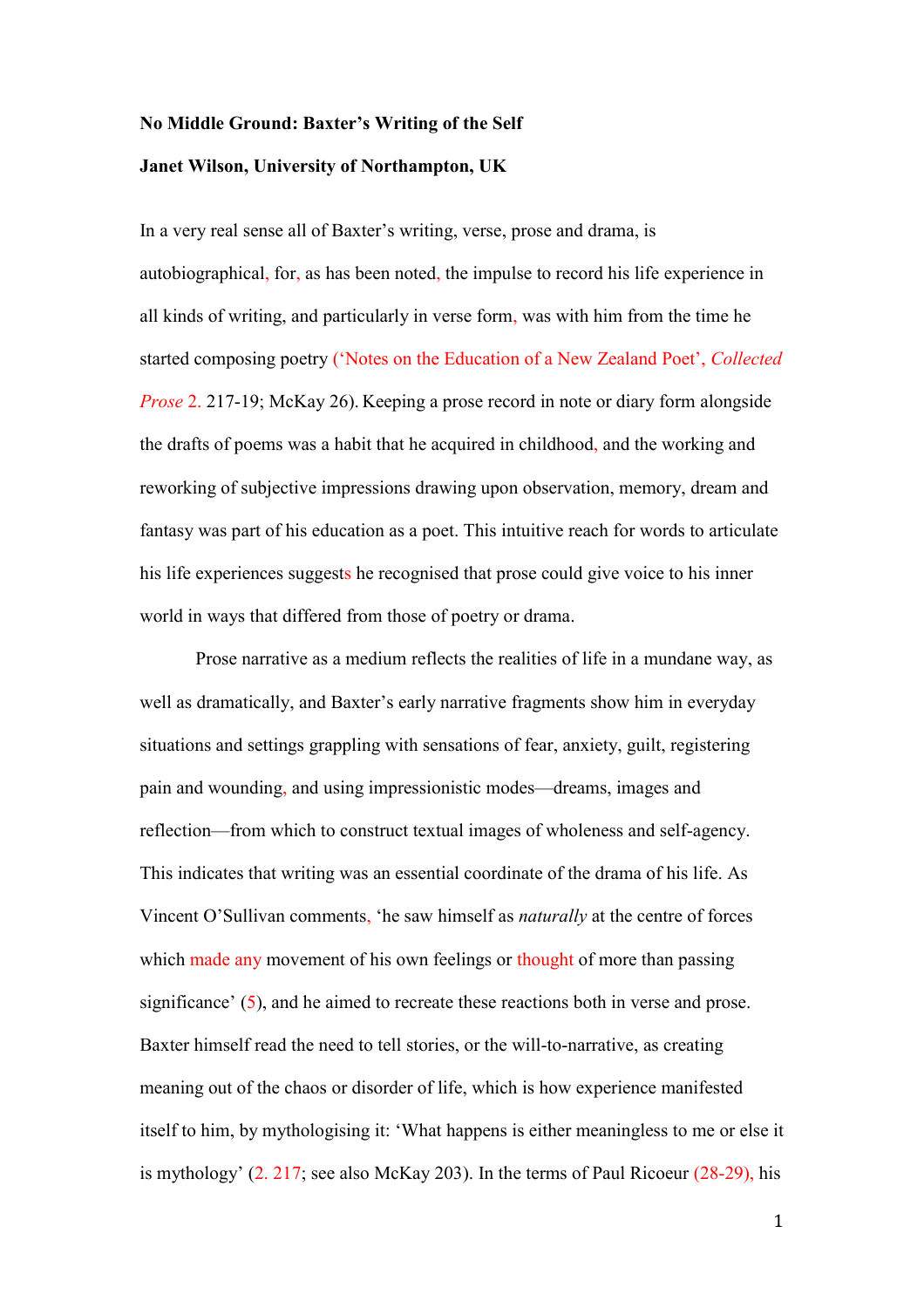narrative understanding was anchored in his actual experience of human acting and suffering, and he formulated this understanding as a crux of his poetic identity: that is, suffering was essential for writing poems, and to turn away from human suffering was to be involved in self-betrayal. This was dramatised as a dialogue between his two sides: the one that writes, and the one that does the suffering and reminds the writing self, 'you can't do without me' (2. 137).

That narrativisation was an irreducible element of his self-understanding appears in the way Baxter entered wholeheartedly into mythological constructions of himself, and his determination to create and live out his own biographical legend. The many versions of his early life suggest that his creative acts came from these involuntary drives to tell and record. Ricoeur claims that there is a '*pre-narrative quality of human experience*', namely that 'life [is] a story in its nascent state, and ... an *activity and a passion in search of a narrative*' (29; italics in original), and this passion can be traced in the discovery of narratives. But Baxter went further in narrativisation in the application of narratives or mythologies for self-projection, locating himself at the centre of his work so as to act out new identities and roles of his poetic self. This unusually complex relationship between identity, life and art meant that his narrative self-inscriptions, whether in verse or prose, not only projected a public identity but helped sustain his life. For just as life produced narratives, Baxter's compulsive self-mythologising meant that narrative was a source of his life, as his textual inscriptions helped him move from one stage to the next.

Baxter's ongoing drama of life was defined by crises or high points marked as 'conversions' to new life structures—marriage, Alcoholics Anonymous, Anglicanism, Roman Catholicism—often gaining visibility because of his public status as a poet and speaker. His self-mythologising as poet and prophet, his anti-authoritarianism and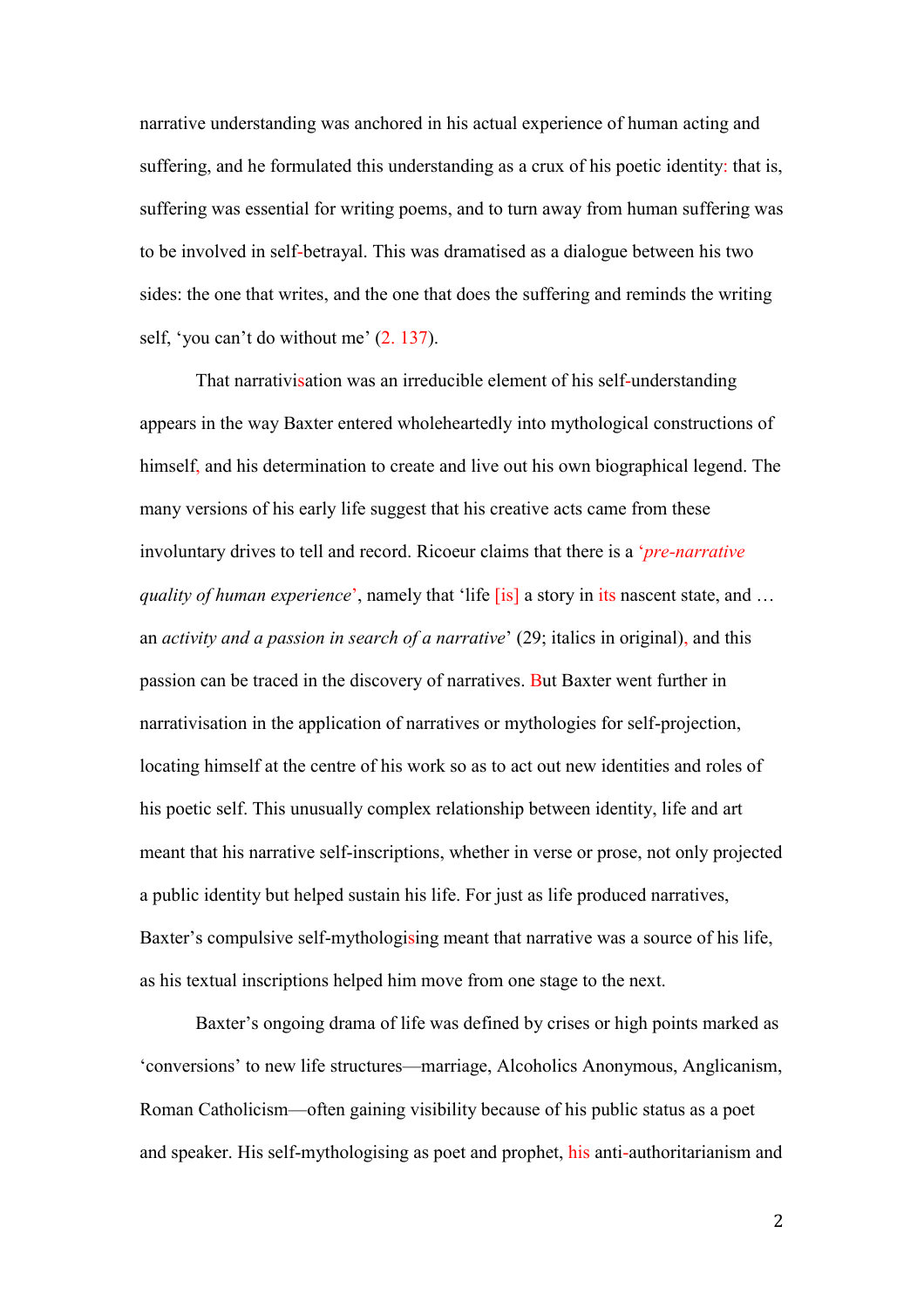crusading ambition to reform, culminated in the desire to live a life that blended Franciscan poverty with aroha*,* inspired by the 'missionary' call to Jerusalem. Here a new configuring of life and art was made possible by a retreat from the social spheres of domesticity and institutionalisation through his self-transformation from the poet James into the prophet Hemi (Newton, *Rainbow* 1-3). This messianic destiny was delivered in a vision in 1968—in another narrative form, a message from his unconscious in sleep that he believed to have come from  $God.<sup>12</sup>$  Baxter developed his social vision into the reality of founding of communes, first at Boyle Crescent in Auckland and then at Hiruhurama (*Rainbow* 23). With the inflation of his public life into a rapidly growing legend, feeling about Baxter became more adulatory, causing what John Newton calls the 'Baxter effect': the problem of disentangling the mediating presence of the public persona from the poems themselves ('Baxter Effect' 4, 6).

This essay examines selected 'autobiographical'<sup>3</sup> prose writings by Baxter, which belong to two different stages of his life and serve different purposes, to show how self-writing practices functioned in relation to his poetry and to discuss the role they play in his life trajectory, to the point where he seemingly exhausts the attempt to construct an account of his life in prose. It will begin with his earliest writing, which

2

 $\overline{a}$ 

<sup>1</sup> The account was written in a letter to his friend Noel Hilliard (*Rainbow* 23).

<sup>&</sup>lt;sup>3</sup> Baxter made no attempt to write autobiography in the accepted sense, and this generic term is used here only to refer generally to writing about himself and his life (*autos* 'self', *bio* 'life' and *graphe* 'writing'), and the self-reflection and comment that often infiltrates his lectures, reviews, and so on. Terms like life-writing or self-narrative are more appropriate for describing these prose texts (Smith and Watson 1, 4).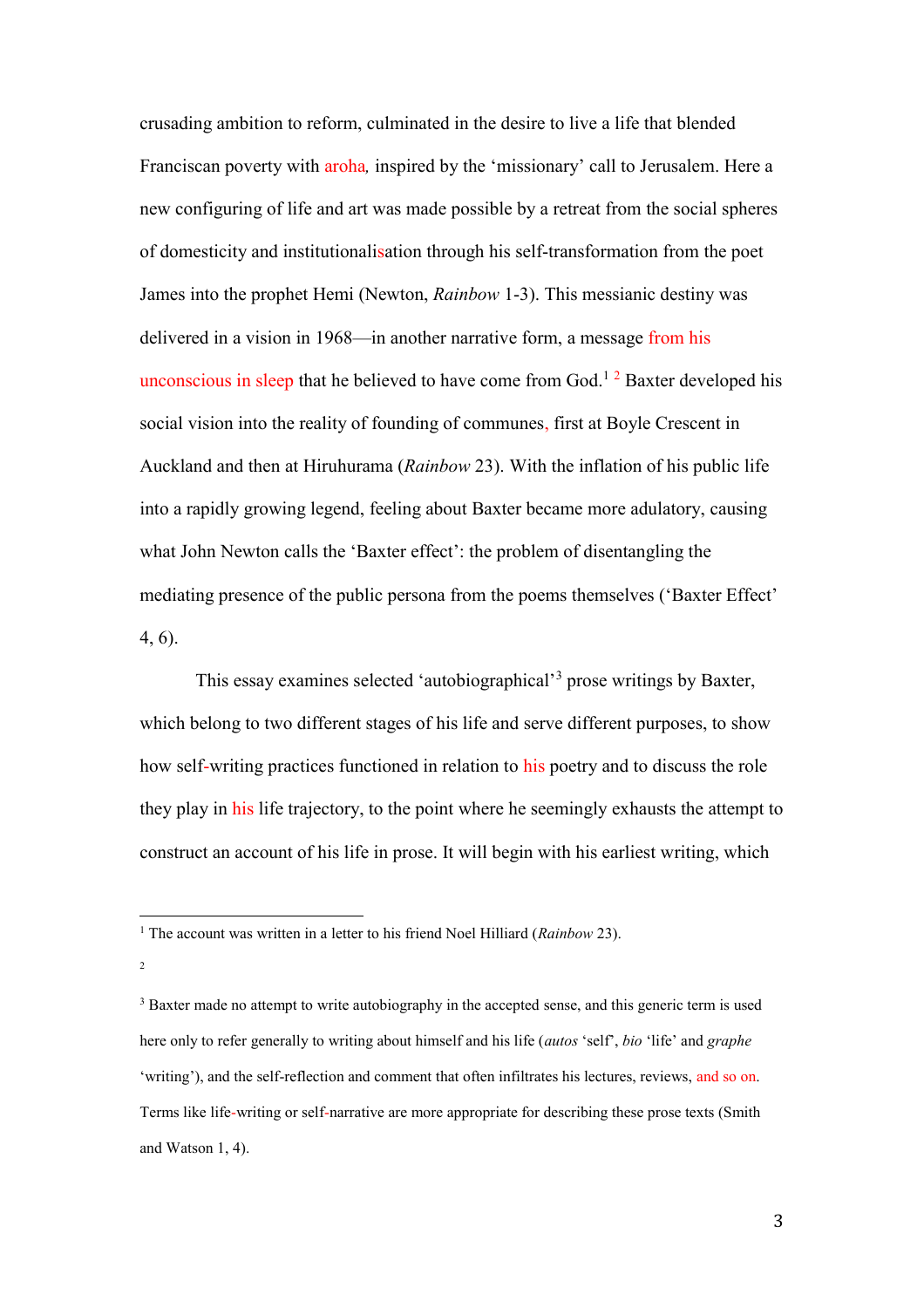can be defined as 'life narrative', that is 'acts of self-presentation' or 'autobiographical acts' (Smith and Watson 4-5) in which he constructs and projects an image of selfhood, usually as a basis for his self-fashioning in verse. It will then turn to the autobiographical writing of the late 1950s and 1960s after Baxter had become an established literary voice and respected poet, in particular the collection titled 'Notes on the Education of a New Zealand Poet<sup>'4</sup> and then the posthumously published, semi-autobiographical novel *Horse,* which includes a reworking and adaptation of sections 3-5 of 'Notes on the Education of a New Zealand Poet'. Although vastly different in tone and genre, both these works can be categorised as 'life writing' because Baxter's own life is their subject, and they are a combination of the 'biographical, novelistic, historical, or explicitly self-referential and therefore autobiographical' (Smith and Watson 4).<sup>5</sup>

In consciously mythologising his life, Baxter was often motivated by feelings of violence and violation, and indeed the imagery of pain, wounds, scars, battles and wars recurs in all hisaccounts of his life. This might be formulated in terms of the 'originary violence of language' where the inscription of difference, the very act of naming, of turning something into a linguistic sign, what Derrida calls the violence of the letter, splits the subject by introducing a gap between the thing and its representation (Derrida 112, cited by Slaughter 9). For Baxter such a split might have

<sup>4</sup> This consists of previously published lectures and articles including his 'Beginnings' account in *Landfall* (1965), and three sketches published in the late 1940s and the 1950s.

<sup>&</sup>lt;sup>5</sup> Smith and Watson introduce these terms as more inclusive of the heterogeneity of self-referential practices (4), and to encompass the expanded meanings of 'autobiography' (or 'self life writing', which they shorten to life writing) and 'memoir', which they consider to be types of life writing. See also Schwalm 7.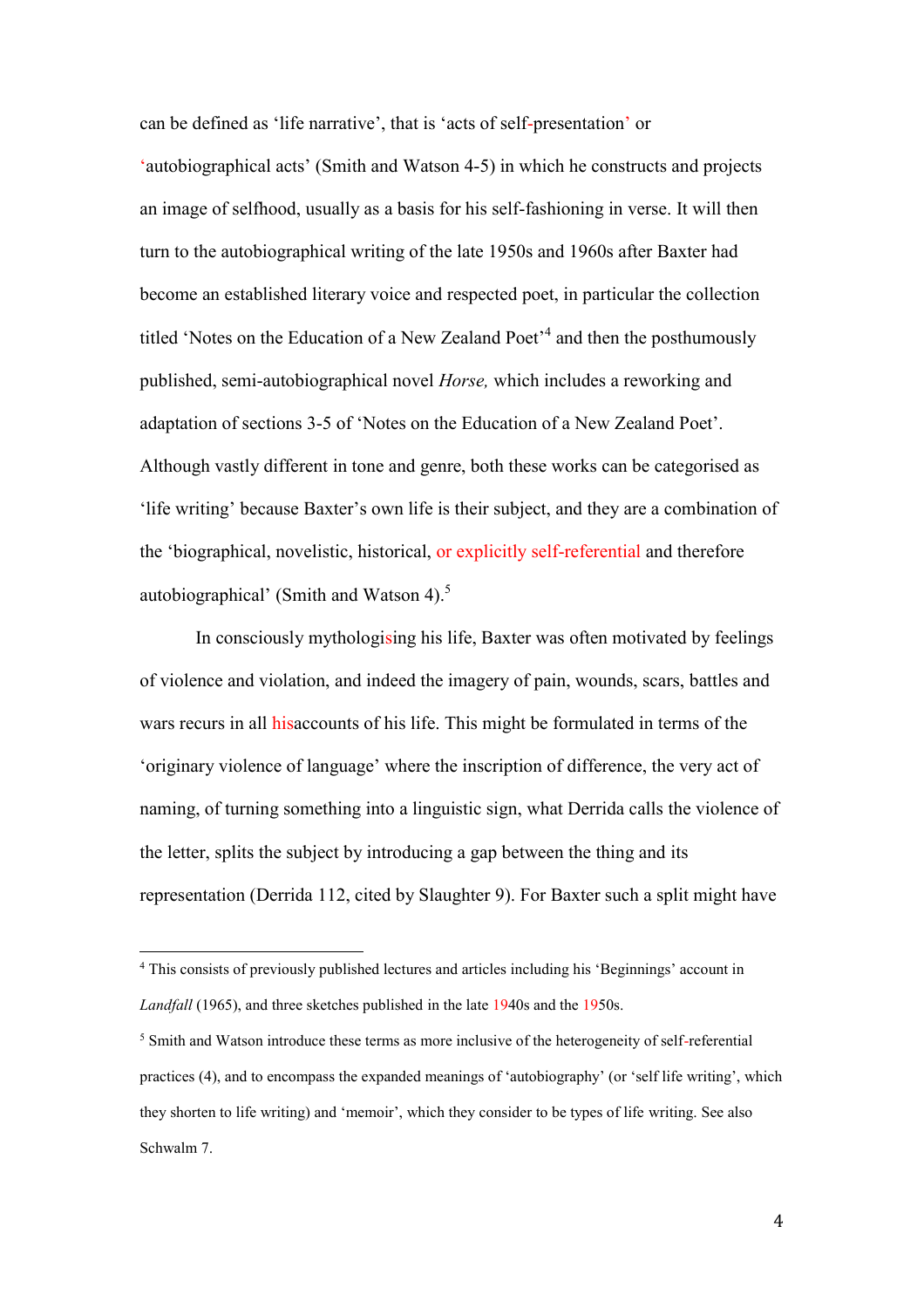been explained in biblical, mythological terms of man's fate due to Adam's Fall. But he also perceived his deep psychological discord, and in all his writing represented these internal divisions as symbiotically linked, sometimes warring selves, whose conflict is necessary for creation to occur. Moments of such recognition are recorded in prose when he perceives himself as another external self, articulated in his work in the language of uncanny doubles (twins, mirrors, doppelgängers, ghosts, illusions).<sup>6</sup> There was also what he perceived as injustice and discrimination, such as the persecution of his socialist pacifist family members for their anti-war ideology during the Second World War, his feelings of a gap between himself and others due to a sense of being different, the plight of social outcasts.

A perception of the inherent violence in life led Baxter to claim that his poetry was partly inspired by 'a sense of grief—even at times a sense of grievance' withlife which is in part 'a quarrel with the status quo'  $(2. 217)$ . Given the interlinking of the poems with notes and sketches in the notebooks, it is likely that his life writing was catalysed from similar sensations. He describes himself as experiencing 'the sense of having been pounded all over with a club by invisible adversaries which has been with me as long as I can remember'  $(2. 217)$ . The drama of a violent and bruising encounter with society also appears in later life through sexual misadventure, being scarred by the 'wars of Venus' or social dysfunction, the sickness of the heart caused by social malady (McKay 197, 199, citing 'Pig Island Letter' 2). It is fictionalised in *Horse*, in his hero's antisocial behaviour, drunkenness and non-conformity, his vulnerability in sexual affairs, and his social and political moralising. The sense of

<sup>6</sup> Folkenflik 234 points out that autobiography is like the mirror stage (Lacan's symbolic) in that it allows one to reflect on the self by presenting imagery of the exterior self for contemplation, as in a mirror.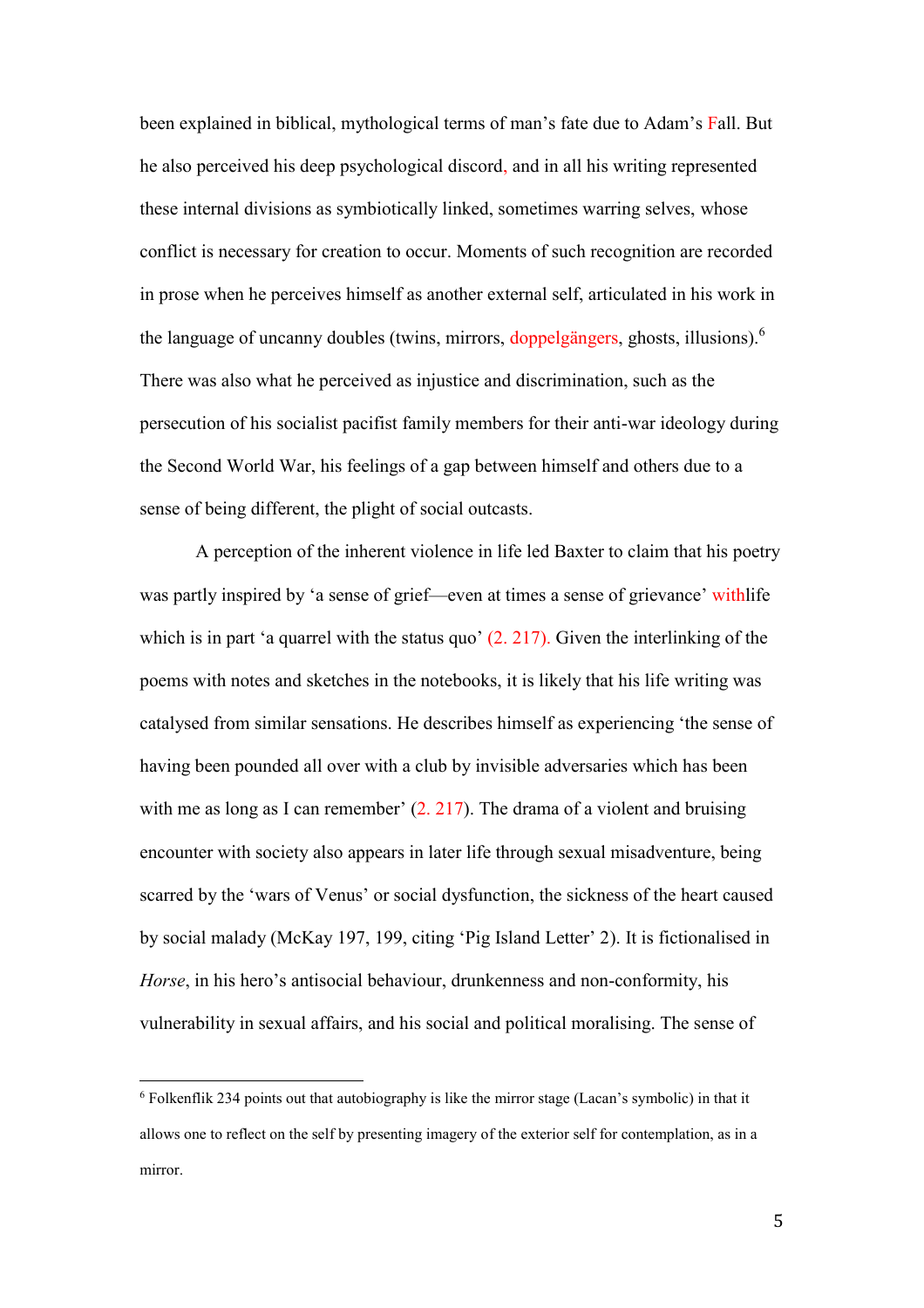being damaged and wounded by life, therefore, of being a social irritant, or of perpetrating violence, gave Baxter the writer powerful roles within his inherited moral structure which he learned to project in both verse and prose.

The violence that triangulates the relationship between narrative and life often takes the form of law and is subject to its commands,<sup>7</sup> for 'Narrative in general', according to historian Hayden White, 'has to do with the topics of law, legality, legitimacy, or, more generally, *authority*' (17, italics in original). In all Baxter's work, attempts to legitimate his voice in different roles that often mask his psychological conflicts and 'quarrel with the status quo' hint at a thematics of violence as well as a violence of representation. Attempts at meaning-making from this pre-narrative perception were also negotiated though his strong moral awareness, concern for justice, and dedication to social reform. These were central to his poetic creed. In 1951, in his speech to the New Zealand Writers' Conference, he pronounced the view that the artist should aim for the moral reform of society, and assumed the role of prophet with the declaration 'that poetry should contain moral truth and that every poet should be a prophet', a visionary perception of his future political activism. Justice has a defining role in this vision, for it 'demands … something more difficult' of the artist than living in romantic isolation or departing into the wilderness. Baxter famously declared that the artist should 'remain as a cell of good living in a corrupt society and in this situation by writing and example attempt to change it'  $(1.75)^8$ .

<sup>&</sup>lt;sup>7</sup> Slaughter 2, 4. He refers mainly to testimonial memoir and the prose of counterinsurgency, but this may be said of all kinds of life writing. Slaughter argues that the originary, generative role that violence plays in narrative is generally underestimated.

<sup>8</sup> Baxter's argument that the artist should be politically committed to the social good anticipates Salman Rushdie's stance of 1984 that writers should act 'outside the whale', in critiquing George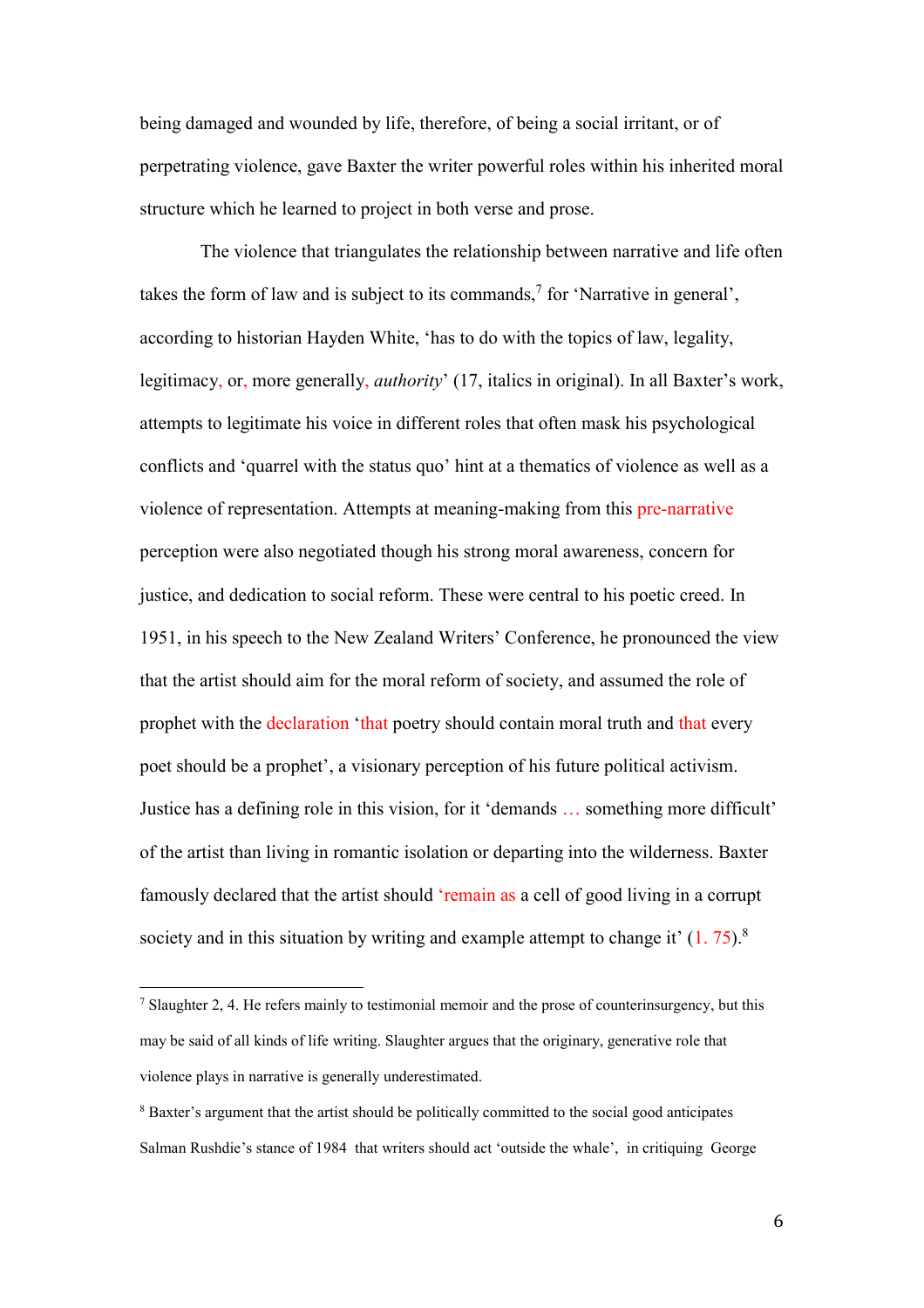Self writing, therefore, enabled Baxter to deal with guilt as the fallen son of Adam, to rebel against the status quo, to unleash the unruly forces of chaos and disorder that lurked in the unconscious, and to construct his identity in diverse mythological or archetypal forms. It helped him to define new freedoms for writing poetry as appears, for example, in the relationship between the more demotic narrative style of *Horse* and the vernacular idiom that distinguishes the poems of *Pig Island Letters* (1966) which followed *Horse*, and the loss of distinction between verse and prose in *Jerusalem Sonnets* and *Autumn Testament* (Oliver 146). Hayden White points out that meaning in narrative may come from an 'impulse to moralize reality, that is, to identify it with the social system that is the source of any morality that we can imagine' (18). Baxter's life trajectory in prose ended precisely because his opposition to the social system's morality, to which he had committed himself with his marriage, made continuation seemingly impossible; he abandoned the attempt to write his life in the search for a deeper meaning which he found in turning to Maori language and culture, as the fusion of Māori aroha and Catholic spirituality in *Jerusalem Sonnets* and *Autumn Testament* testifies.

### **Early narrative fragments: 'Before Sunrise' and 'The White Gull'**

An apprehension of the violence inherent in rural life, where death—whether arbitrary or deliberate—is often casualised, emerges from Baxter's earliest prose fragments. Written in the early 1940s when he was between sixteen and twenty years of age, the three versions of the sequence titled 'Before Sunrise' record his subjective processes

Orwell's assertion, made in an essay of 1940, that they should remain 'inside the whale'. Rushdie (1991) denounced Orwell's political quietism whereby the writer was 'allowing himself to be

swallowed, remaining passive, *accepting*' (95).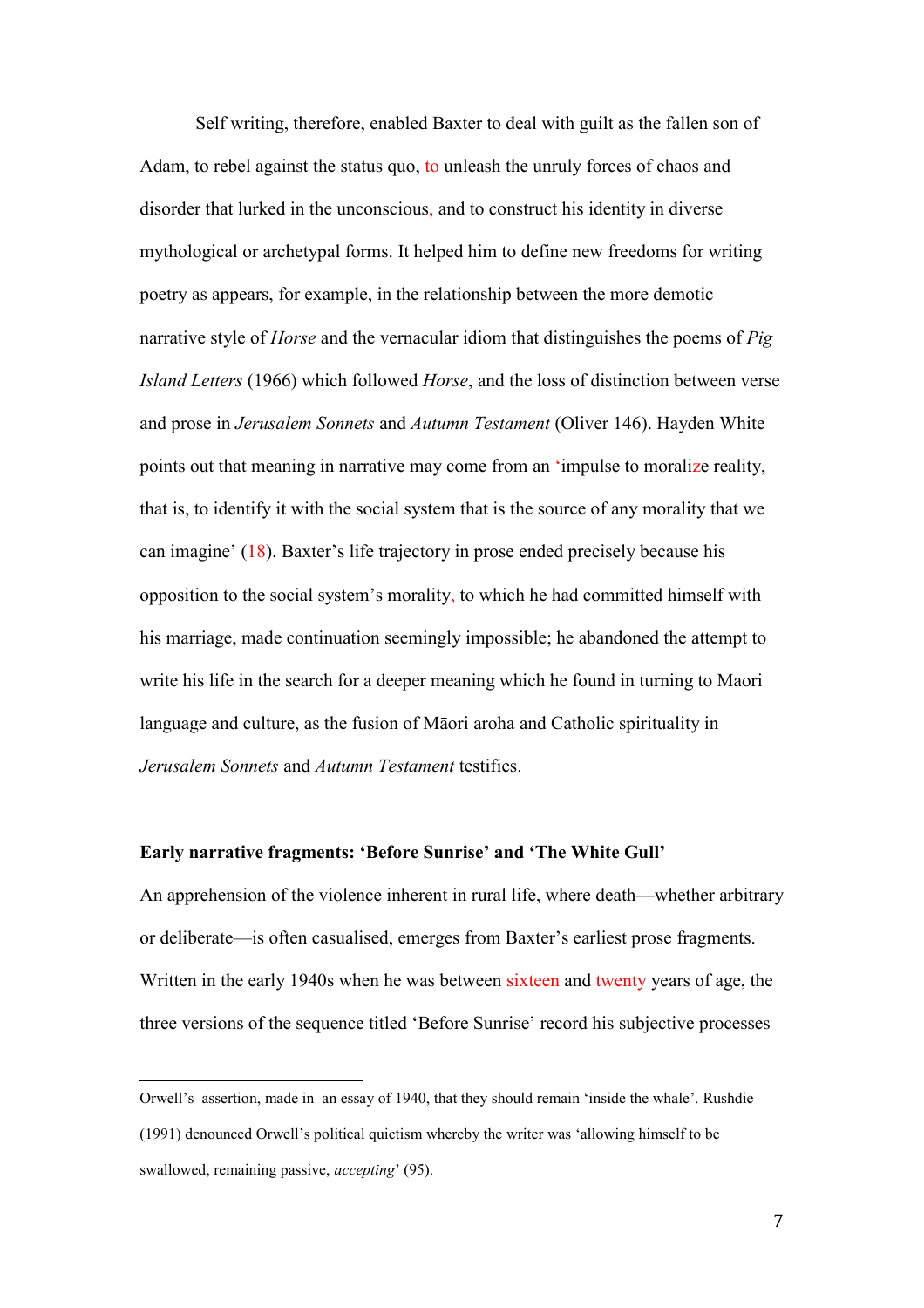of understanding victimhood and vulnerability, guilt and expiation, pain and wounding and his own death. These essential blocks of his moral and theological framework, forged from his childhood in the township of Brighton and its rural hinterland, would recur throughout his work. They all display the animism that Baxter valued: the narrator's identification with creatures and birds—e.g. 'I am the animal unsad and blood-aware' (1. 1, 5)—and they draw upon images from nature and the Otago landscape, reflecting this use in his early poetry for the expression of mood and subjectivity.

The sketches begin with his awakening from sleep and dream in early morning, and leaving the family tent in the camping ground for a walk and ocean plunge. The short first version, subtitled 'A description', only hints at the swim by referring to the waves as either 'death or longing' (1. 1, 5). In versions 2 and 3 the narrator's immersion in the sea is followed by his reflection on the killing of a rabbit, his return to the camping ground and an exchange with his father. Version 3 is the most developed, with a more resolved tone and mood: swimming underwater, the narrator finds mussels on the sea floor and brings them up, grazing his ankle, and in the recollection that follows he converts his earlier guilt at killing the rabbit into a sense of accomplishment.

The manipulation of narrative technique suggests that Baxter was already developing an understanding of events as if defining two separate lives: according to Stephen Spender,

one of these lives is himself as others see him—his social or historic personality—the sum of his achievements, his appearances, his personal relationships. ... But there is also himself known only to himself, himself seen from the inside of his own existence. (116).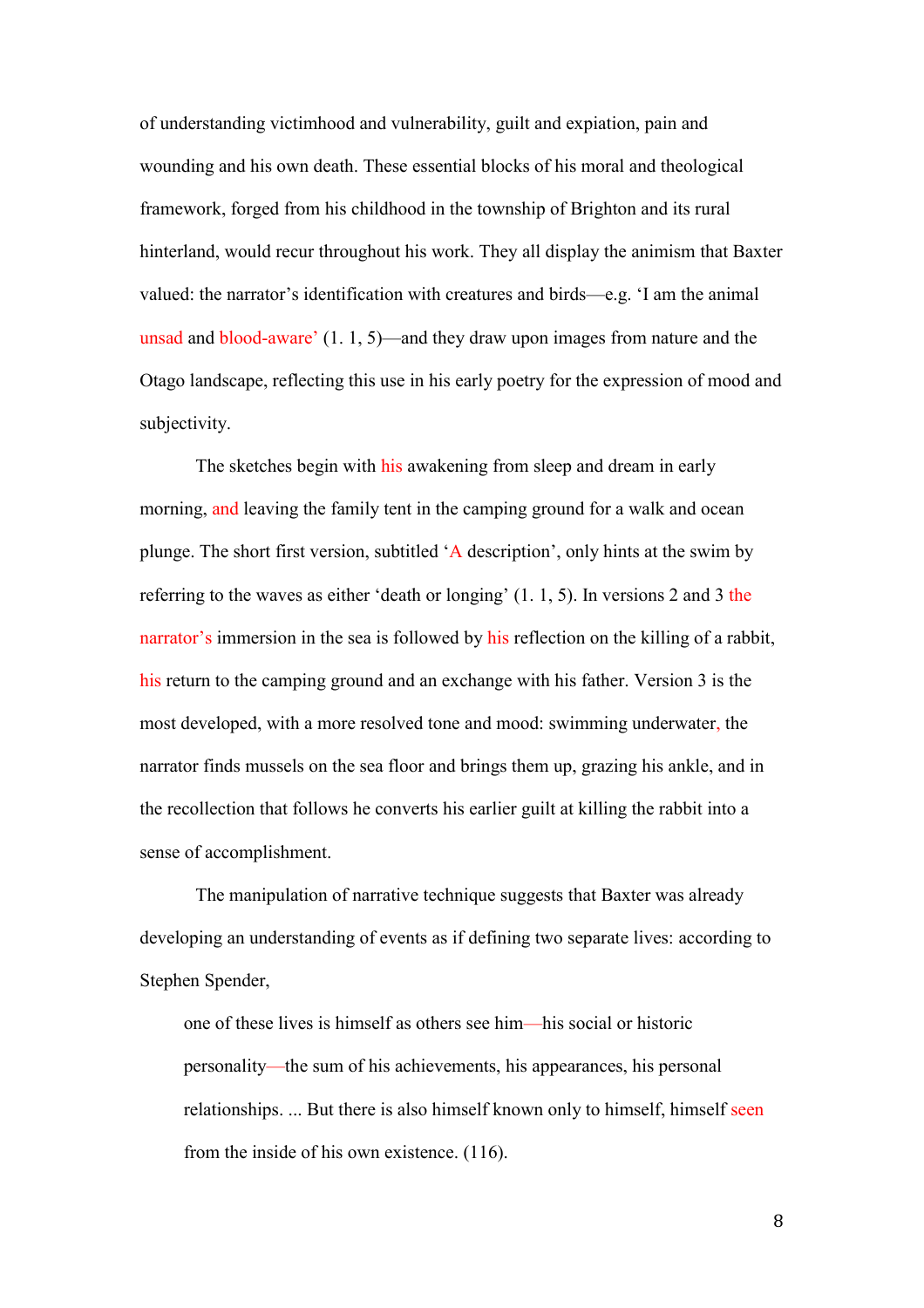He uses the third person predominantly (as if writing biographically), and reserves the first-person, autobiographical narrative voice for representing inner thought, memory and subjective comment, moving between outward projection and interiorisation. Version 2 registers his pain and anguish at the animal's suffering—'It shrieks, it is agony, the sound cuts my eyes'—but switches back to the third person in associating rain with 'purification', possibly of sin (1. 6).

Responsibility for the death of an innocent creature is something that Baxter the artist cannot leave unmarked without a dramatic projection of self-immolation, and in versions 2 and 3 the narrator imagines, commensurate with this act of destruction, his own solitary death by drowning. In version 2 he thinks, 'If I had been drowned … they would not have known: pity of his parents, not self pity' (1. 6), and this thought is followed by a change of heart over killing the rabbit: 'Why worry over a rabbit?' (1. 7). In version 3 speculation on his death is now represented in italics: '*If I had drowned,* he thought, *no one would have known*' (1. 38). This sentiment precedes his reflections about killing the rabbit, dramatising himself as catching it by the hind legs and delivering the 'rabbit punch' (1. 38). Version 3 also differs from the other two in that the first-person voice appears only once—in considering his own death; all else is recounted as if the narrator is looking at himself from the outside—a public image. 'He saw his drowned body floating …' (1. 38). This version is also stylistically closest to narrative proper, in contrast to discourse through 'the use of the third person and of such forms as the preterit and the pluperfect' (White 7, citing Genette 11). In place of the anxiety and troubled conscience of the narrator of version 2 is dispassionate observation: 'The eyes were sad with the terrible remoteness of all dead things' (1. 38).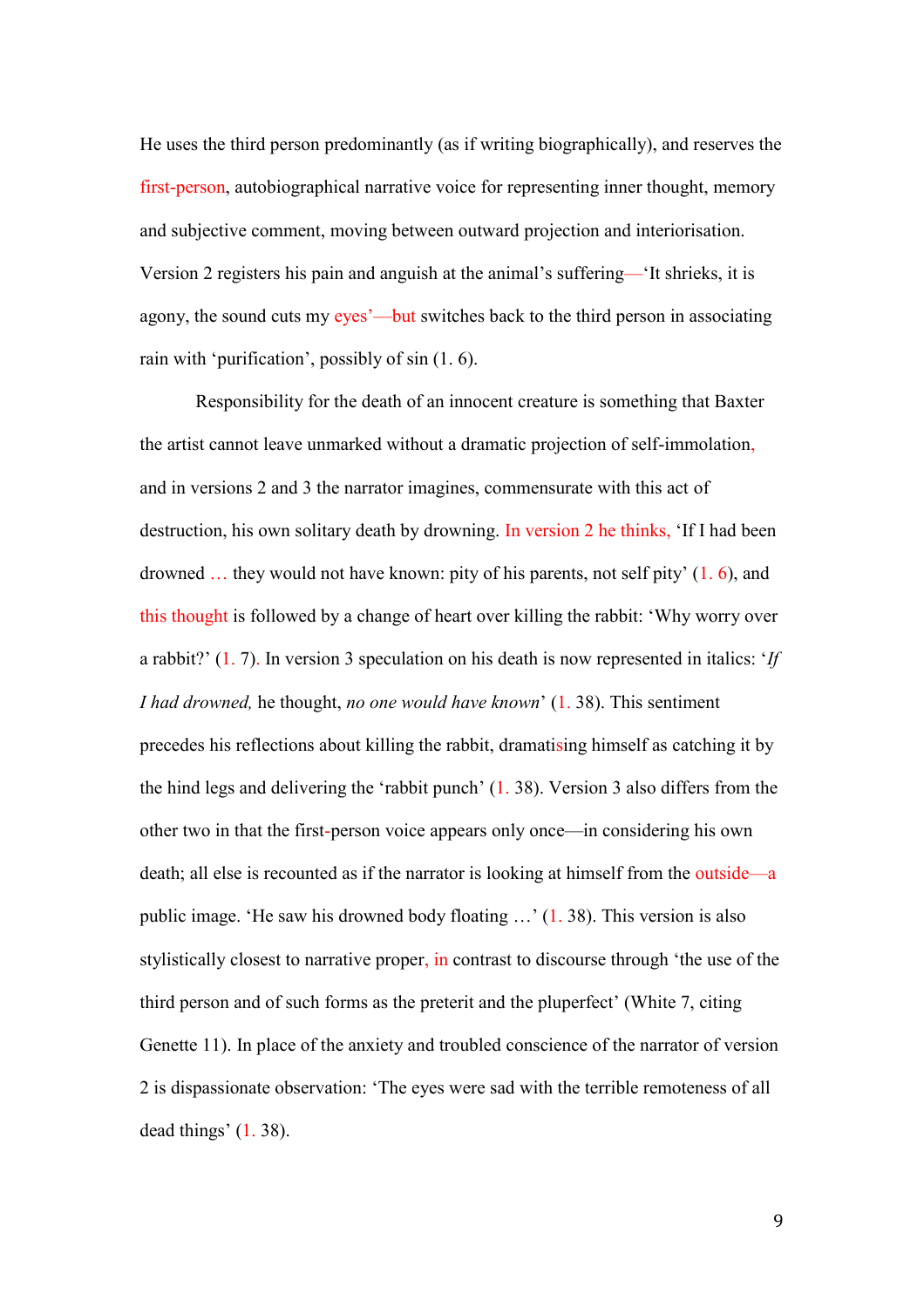Version 3 presents a new self-image marked by a triumphant confidence: 'He had walked proudly through the plantation with the rabbit hanging heavily' (1. 38). In his poem about the same incident, 'The Killing of a Rabbit', dated c. 1943/44, the self-doubts of version 2 of 'Before Sunrise' are hinted at but put to rest in the final line: 'shall I be blamed? / I walk back unashamed' (*CPoems* 20). In another prose sequence about shooting a bird, 'The White Gull', written about this time, he unhesitatingly embraces the new identity: 'More than the desire to kill, it was the myth of the hunter that gripped him'  $(1, 35)$ .

The three versions of this episode offer insight into Baxter's processes of revision and rewriting, as he reworks his memories and preoccupations with guilt and death. He uses observation to relate one experience to another 'until the subjective is objectified' (Spender, 117. Incorporating the fantasy of his own death enabled him to come to terms with his role as huntsman and killer through what James Olney calls the 'processual memory model' (19-20); that is, with each revision a slightly new self was created until he arrived at an image of self-empowerment. These apprenticeship pieces show Baxter as less interested in narrative credibility than in developing a mythic dimension that can be related to Christian theology, and in striking the right pose, as 'The White Gull' confirms: 'His luck was out today, He would not be able to pose as the experienced hunter' (1. 36).

The rich imagery of these early pieces provides a seminal Christian metaphysics that reappears in Baxter's subsequent writing and especially his poetry about the South Island. Not only does Baxter transform the phenomena of water, wounding and death that constitute this initiation rite into sacramental images familiar in religious symbolism, but the graze on his ankle in Version 3 evokes the image of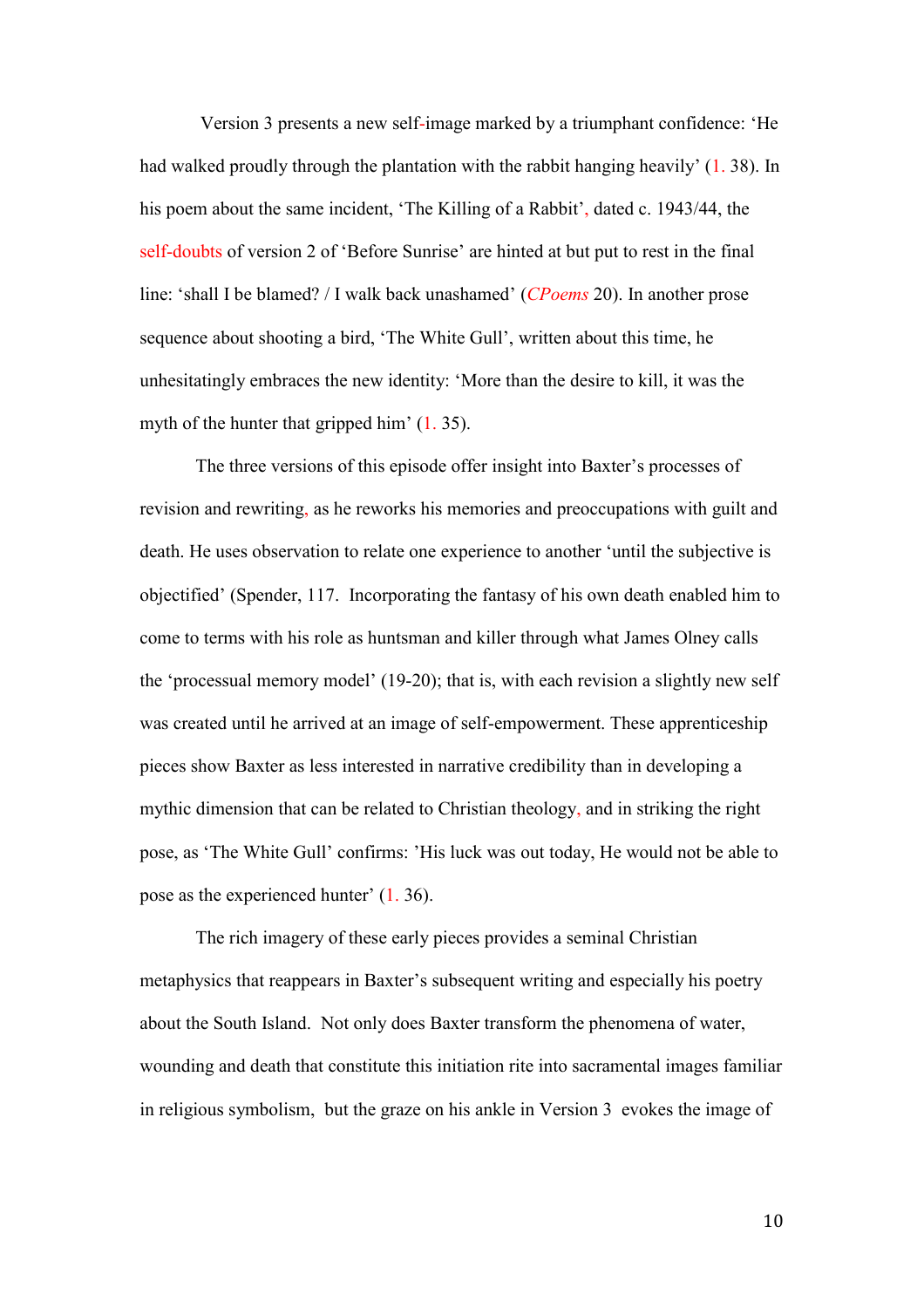the wound that he later associated with the writing of poetry.<sup>9</sup> His narrator's descent into the sea, source of the wound, analogous to the movement through the unconsciousness and the activating of creative energies in writing poetry, and at a more archetypal level of the descent into hell, has affinities with the poetry and lyrical drama of the Martinican francophone poet and critic, Aimé Césaire. For Césaire, the 'secret wound' of the sea is associated with the trauma of the Middle Passage, the Atlantic slave crossing, and the descent into the sea is also a quest to give birth to poetry (Allen).

In reconciling his feelings to present an image of wholeness and psychic unity, the narrator 'authorises' his presence: for the reader, the text converges with the world, the life with the narrative. Version 3 confirms that writing about himself in prose narrative enabled Baxter to gain textual self-agency: self-exculpation from the stain of sin in killing the rabbit requires the ritual enactment of his own metaphorical death, including the witnessing of his corpse through the eyes of his parents; and this enables him to celebrate the dead rabbit in the poem 'The Killing of a Rabbit' in semi-religious terms for its 'miraculous life of the soul' (*CPoems* 20).

#### **Life Writing: 'Notes on the Education of a New Zealand Poet' and** *Horse*

If the early prose fragments show Baxter authorising his text with positive selfinscriptions and developing his poetic persona through the mythopeic imagination, the later self-writing shows the impact on that reflective and creative imagination of his role as public commentator, poet and critic. By the late 1950s, now famed as 'the

 $\overline{a}$ 

<sup>9</sup> For example he comments of George Barker that his 'poetry flows like a jet of blood from a wound' (1, 319). The wound is also associated with the later , important concept of the gap which required 'an act of trust in . . . something, someone quite unknown whose image is the wound and the darkness itself' (Baxter, Letter to Maurice Shadbolt, 22 September 1963, cited in McKay, 196).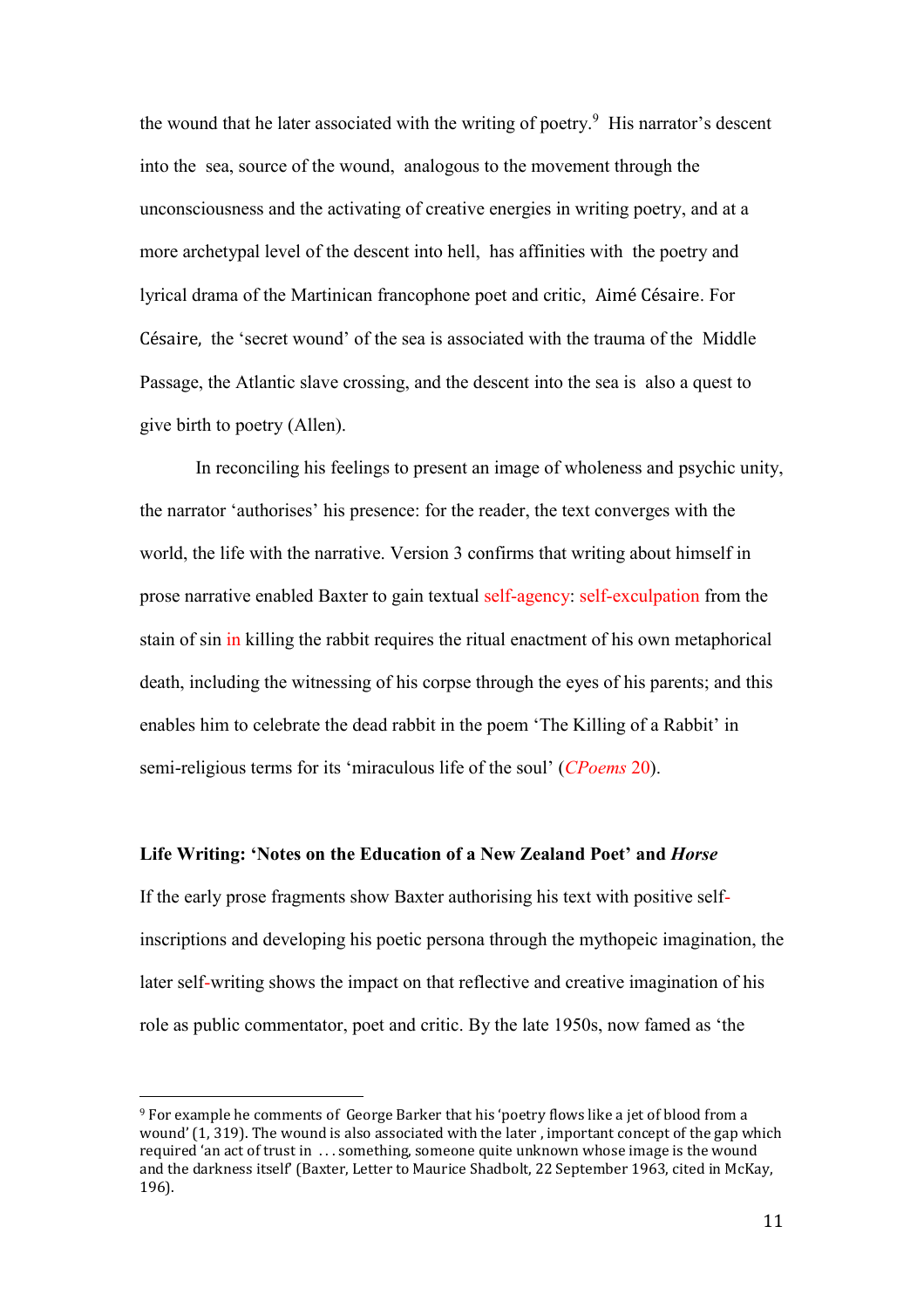leading poet of his generation'(McKay 114), and 'our profoundest critic' (McKay 132), Baxter embarked on a major autobiographical project, catalysed by commissioned pieces such as his 'Beginnings' piece for *Landfall*, and the lectures given in the mid 1960s when he was Robert Burns Fellow at Otago University. Speaking and writing about himself flowed from Baxter's reputation as a major poet and critic and his compulsive urge to reach a wider audience in communicating his understanding of his early life. Yet such self-referential writing failed to gain narrative momentum and remained sporadic, reflective and anecdotal, and was often interspersed with other discourses, such as lectures, comment, and reviews. John Weir commented that for Baxter poetry became a substitute for autobiography (*Poetry* 40- 41; cited by McKay 203), that verse rather than prose had the role of shaping the meaning of his life. It is also true that Baxter's public orientation as an oppositional, anti-authoritarian voice, and his internal conflict between being both a poet and a domestic family man, made for a confusing and contradictory narrative, unconducive to a full-blown biography. He does not incorporate into accounts of his life any reference to his marriage, family life, alcoholism, the AA, conversion to Catholicism or his various occupations, although these topics are mentioned in his poetry, public addresses and comment, such as the essays he wrote for the *Tablet* in 1967 and 1968 (Oliver 119). Similarly, problems with sexuality, such as feelings of sexual loss and betrayal, though they inspire some powerful mythological and symbolic female figures in his verse, are only treated episodically in prose (Oliver 94-96). Finally, his mystical revelation of a higher destiny through the call to Jerusalem, emerging as a form of political activism, undermined the need for self-writing to shape his life's meaning: instead it led to a new departure in his poetry. Nevertheless Baxter's selfwriting of the 60s does demonstrate an urge to shape his life in prose, using his poetry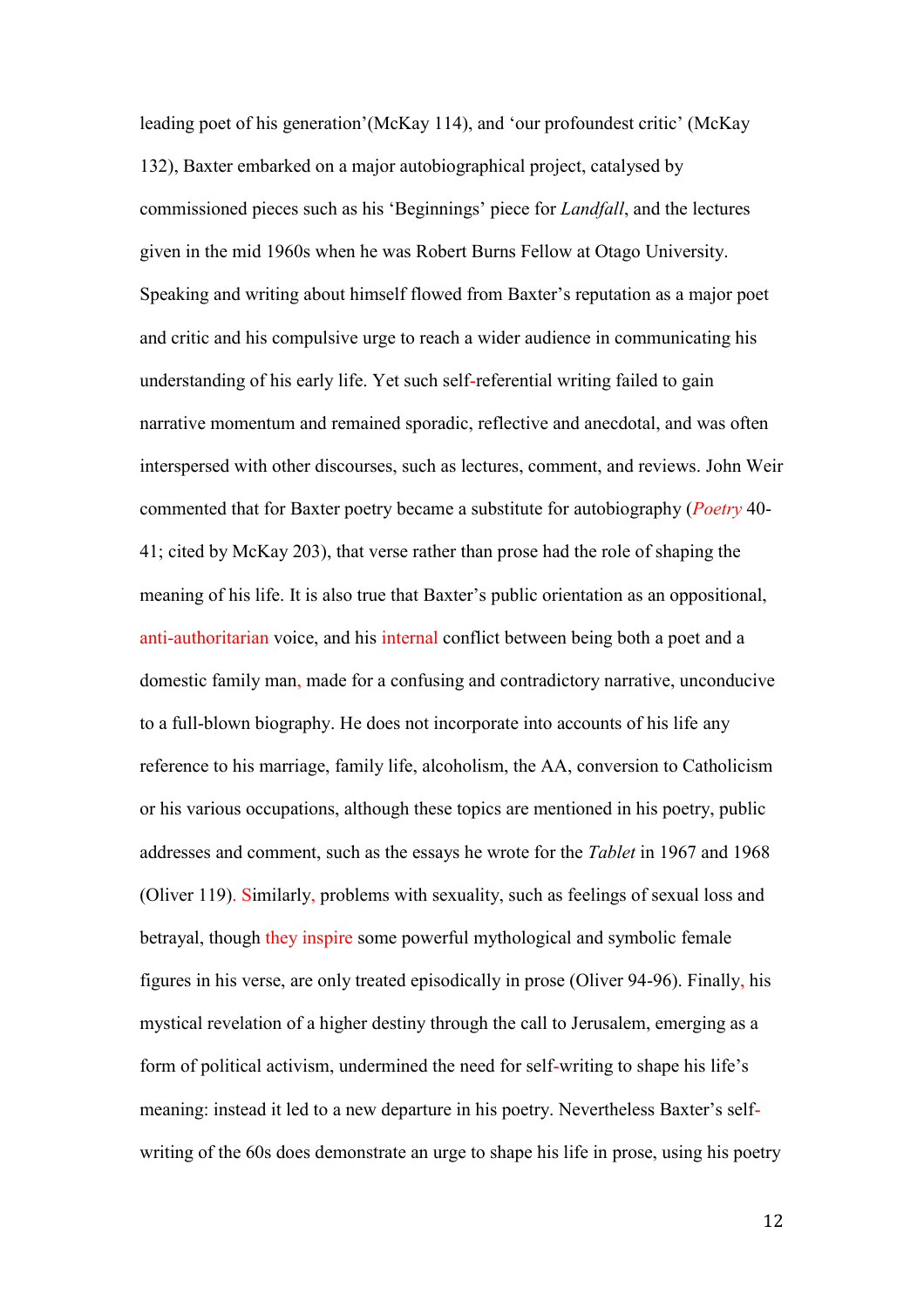for added insight—even though the attempts are often meandering, fictionalised and incomplete, possibly affected by the limiting factors of time and freedom to write at length, as much as by his own lack of enthusiasm to bring the projects up to the present day.

'Notes on the Education of a New Zealand Poet' can be described as a 'spiritual autobiography' an inner pilgrimage and peregrination to the present day, although the metaphor of a journey and the outlines of a chronology are only visible in the first two sections, focused on schooling and education. Baxter's poetics of selffashioning blend dream, fantasy and reflection with critical comment and poetry. His self-education as a poet through his early love of classical mythology and Norse and Irish legend, his interest in Jungian psychoanalysis and archetypes of the unconscious, his identification with socially marginal figures and Māori ways of knowing, provide him with anecdotes, symbolic forms and mythological archetypes with which to counter the western system of learning. They also confirm he was unable to 'demythologise' his life (2. 217). Writing his life is associated with fragmentation and incompleteness. Of 'Notes on the Education of a New Zealand Poet' he says that they constitute 'the *corpus* of an unfinished autobiography, which I have no intention whatever of finishing' (2. 130)—with a possible pun on *corpus*/corpse. Indeed, he intends that they be merely a 'counterpoint' to the lectures from which they originally derived.

Baxter's oppositional education in poetry begins with the 'exact mythological record' of his genesis and birth, described in a poem which concludes with the private joke that 'poets are born with three balls'  $(2. 218)$ ; see also 2. 195).<sup>10</sup> It continues with

<sup>10</sup> Besides the obvious implications of poets having powerful sexual drives and/or enhanced sex-driven perceptions, Baxter may also allude to the three balls symbol of pawnshops and the joke that 'two to one you won't get your money back'.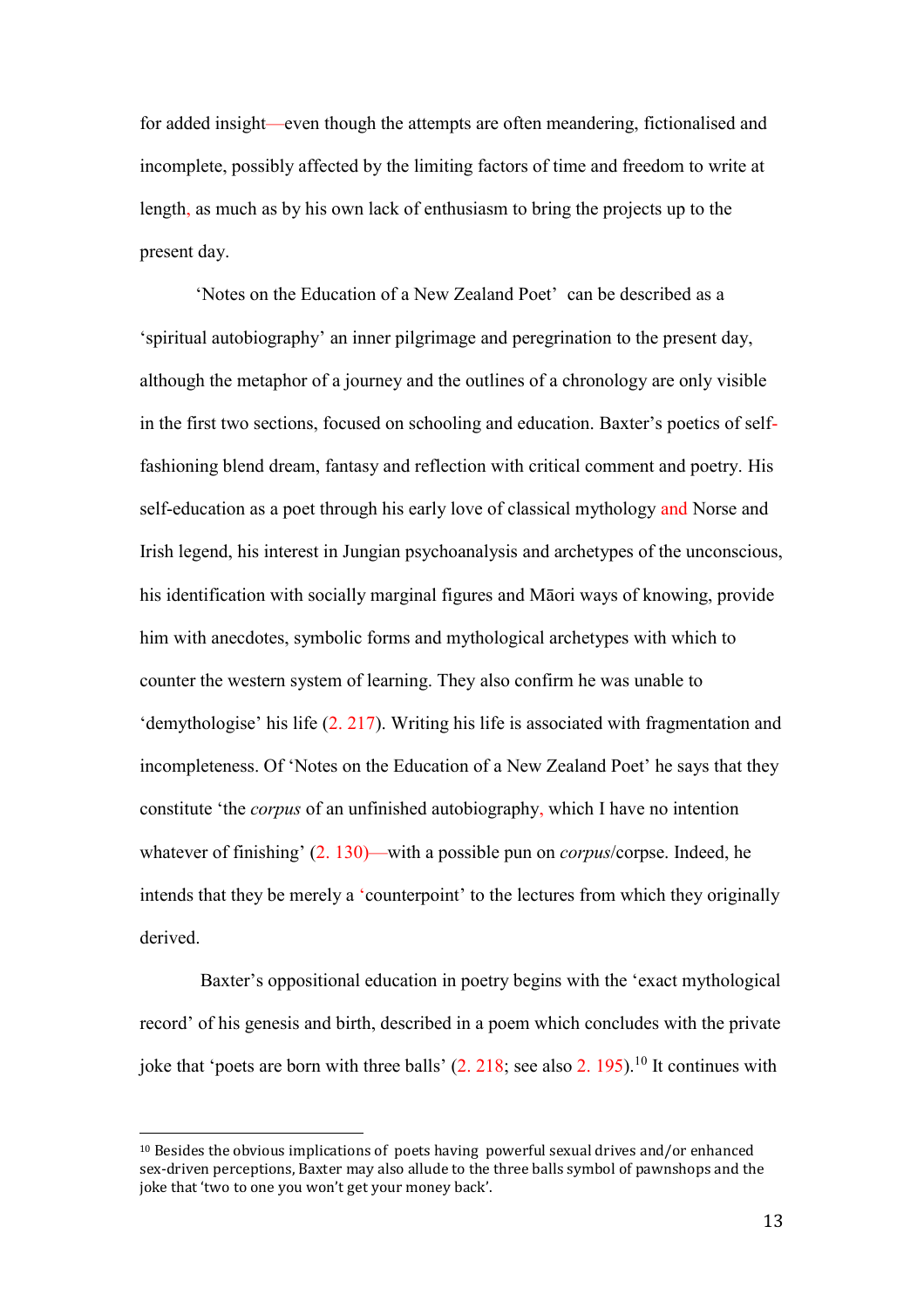another poem that mythologises his childhood self as Prometheus (2. 220-21), resistant to social and parental pressures, the 'Calvinist ethos' that '*work is good, sex is evil, Do what you're told, and you'll be all right'* (2. 220), waiting for his true destiny to present itself. There is no middle ground for Baxter:

As soon as [the education process] came near me, I instinctively slipped my mind into neutral, became passive, inert, allowed myself to be pushed around mentally or physically, and … came as near as I could to a state of suspended animation. (2. 223)

Becoming 'de-educated' by reading A. S. Neill*,* Jung and other 'alternative' writers convinced him of the need to trust in 'a kind of subconscious wisdom' (2. 223-24), and this anti-education myth culminates in the image of the suffering poet whose duty is to explain to himself this state: 'A writer cannot avoid the task of exploring and understanding the private hell which lies just below the threshold of his own mind' (2. 222).

The autobiographical impulse is never far from the surface in the restless voice of these monologues, but Baxter continues within his oppositional binary structure rather than finding a temporal momentum through narrative. Yet various substitutions and self-displacements suggest that he also seeks to identify alternative points of reference. The second section addresses his sense of a gap between himself and others by finding a compensatory ethnic identification with 'the mythical Maori', a phrase that refers to an old Maori in a joke he has just told<sup>11</sup> (2. 223) (having already seen himself as like a 'Jewish boy in an anti-Semitic neighbourhood' in the first section). Anecdotes about Māori ancient wisdom, and praise of indigenous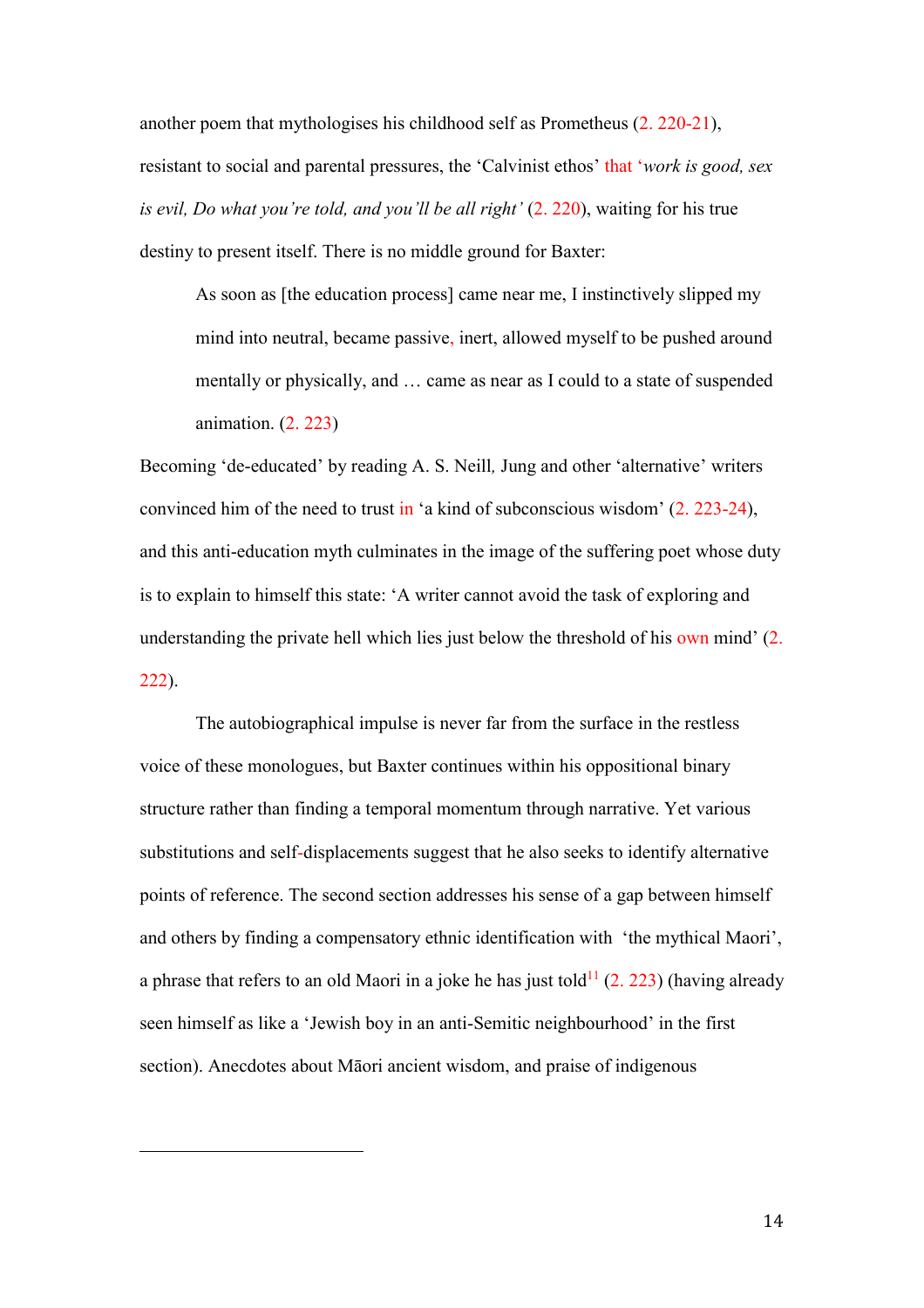educational values for a unity of imagination and the use of symbols to explain the invisible world, anticipate his later conversion to the Māori way of life and spirituality.<sup>12</sup> This affinity with deep wells of intuition also includes the natural world, valued because of its revelatory powers: 'Waves, rocks, beaches, flax bushes, rivers, cattle flats, hawks, rabbits, eels, old man manuka trees' (2. 226). Being out of touch with 'the natural contemplative faculty' that guarantees such appreciation and that 'involves an entirely primitive movement of the intellect' (2. 225) is the basis of Baxter's critique of the four schools he attended (two of which were Quaker, including a boarding school in the Cotswolds in England when he was nine). In honing his argument with a poetic prose style, Baxter returns to his opening theme of gestation and birth—'the school days were mainly a blank period, a time of waiting waiting for what?'(2. 223)—and introduces the alternative birth metaphor of the dinosaur's egg, the hatching of which is associated with the writing of poems. A cohesive device that links the two opening sections of 'Notes on the Education of a New Zealand Poet', this metaphor identifies his anarchic self with the unconscious sources of creativity: 'I was already unconsciously erecting my defences around that core of primitive experience, that ineducable self which I like to call a dinosaur's egg' (2. 225; see also 223, 229).

The techniques of using poetic devices in prose used in these two sections resemble the genre of 'autobiography as poetry', described as 'symbolic studies of the psyche', and as uncertain and tentative portraits which articulate a degree of anxiety

<sup>&</sup>lt;sup>12</sup> Newton points out that Baxter often wished for a Māori guide, a tuakana, when he first decided to enter the Maori world in 1968 (*Rainbow* 13).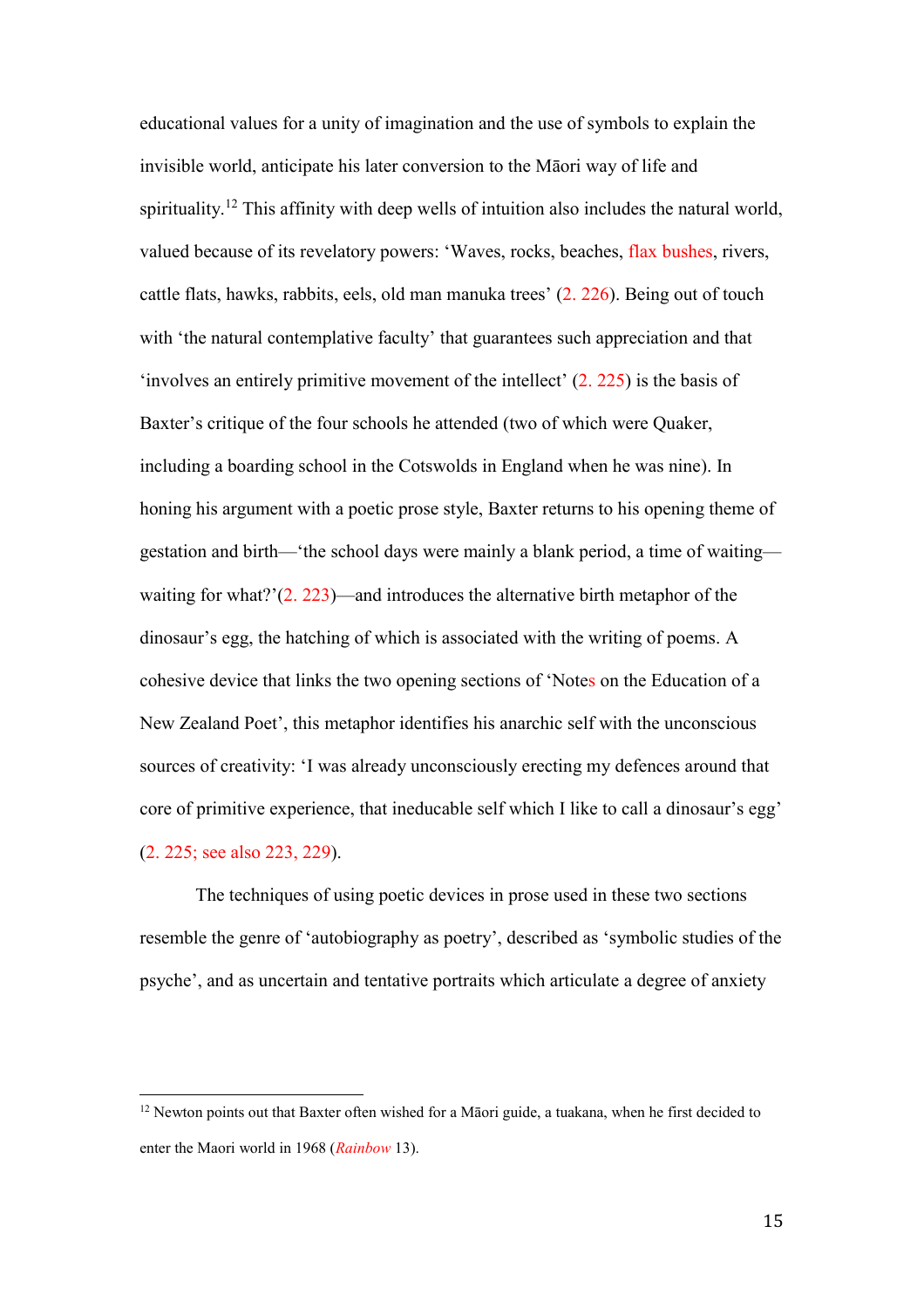and dislocation (Howarth 104).<sup>13</sup> This text also shows 'the poetic act of continuing self study', the puzzlement over identity, the return to the past in order to explain present uncertainty, the lack of clear answers; for example, the question of what would have been a better education yields these speculations: 'Perhaps—till ten years old, on a farm in the South Island mountains or the Urewera country …; then, for a year or two, during puberty, in a Maori pa; then perhaps on the coastal boats' (2. 229). Baxter openly confesses his limits to working in this genre: his memory is unreliable, and life-writing has an element of provisionality or invention, undermining any claims to objectivity and 'factual truth':

All mental reconstructions of those early events seem likely to be false—not deliberate lies, but an improvised and artificial childhood tidied up for others to look at. I am one of these people who can't give a clear account of what happened the day before yesterday … and while this is usually a great blessing, it cramps my style in autobiography. (2. 217)

When Baxter moves away from his schooldays and the mythological constructions in his poetry, he makes no attempt to sustain narrative coherence, and the image of the ineducable self is carried through in a more Rabelaisian way in the following four sections which cover the next phase of his life. In any event the informal, anecdotal style of sections 3-5 of 'Notes on the Education of a New Zealand Poet' can be traced to their origin as separate sketches published in 1949 and 1955. These recreations of adventures in late adolescence, and new freedoms as an ex-university student, dominated by conflict such as fighting in 'the wars of Venus' (2. 241), drinking bouts,

<sup>&</sup>lt;sup>13</sup> Writers who write this kind of autobiography include Yeats, Goethe, Wordsworth, Henry James, Rousseau, Thoreau and Whitman (Howarth 104).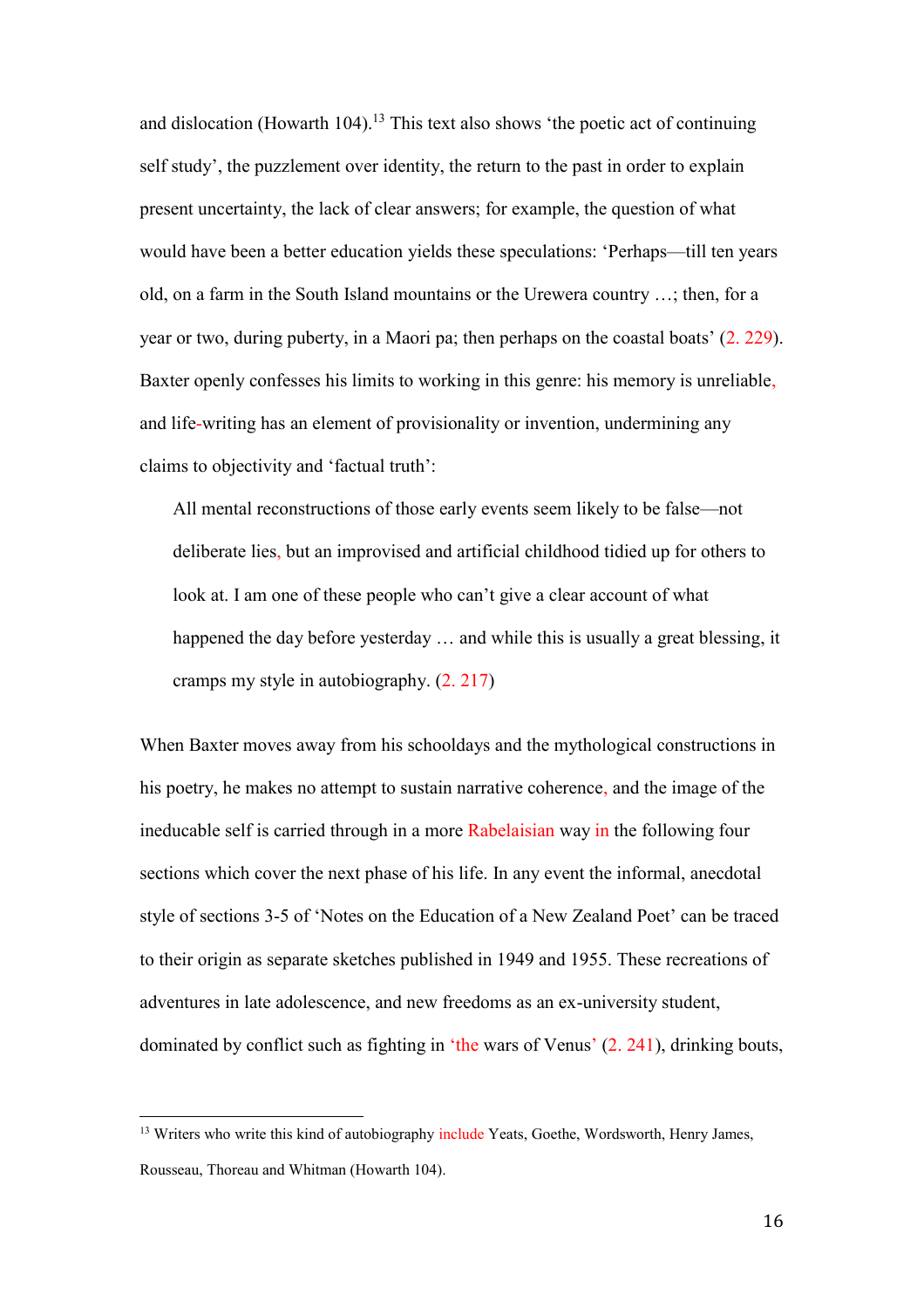and rootlessness, are presented episodically: indeed, the themes of sexual betrayal, alcoholism, unemployment, the fleeting temptation to go to sea, the unregenerate poet, are all incorporated into *Horse*.

#### *Horse***: an unpublishable novel**

*Horse*, Baxter's only novel, began as a series of prose sketches written in 1962, for he wrote to John Weir that he was writing a tragi-comic novel with a certain element of 'self-portrait' (McKay 191). Considered at first to be unpublishable, *Horse* appeared in print posthumously in 1985 with an Afterword adapted from comments Baxter made in the lecture 'Conversation with an Ancestor' (2. 135-37). Baxter returns to the image of the ineducable protagonist represented in the birth metaphors of 'Notes on the Education of a New Zealand Poet', the opposite of his outwardly respectable self, holder of the Robert Burns Fellowship in 1966 and 1967 (when he delivered this lecture) and a 'teetotal, moderately pious' family man (2. 135). His premise, that 'Art … is not bred by culture but by its opposite—that level of hardship or awareness of moral chaos where the soul is too destitute to be able to lie to itself' (2. 135), suggests that rather than continue his semi-poetic, mythological account of the poet's education, he now aims to celebrate the untamed, 'unredeemed self' (Oliver 97). This is dramatically represented as a conflict between bourgeois and Bohemian values (2. 138).

The novel's basis in the life story means that *Horse* can be read at one level autobiographically, according to current theories of autobiography which stress the fluidity of the boundaries between the genres of life writing and fiction. Such theories see both as narrative arrangements of reality; autobiography or life writing is a 'deliberate fictional construction of the self for public purposes' (Ang 24) and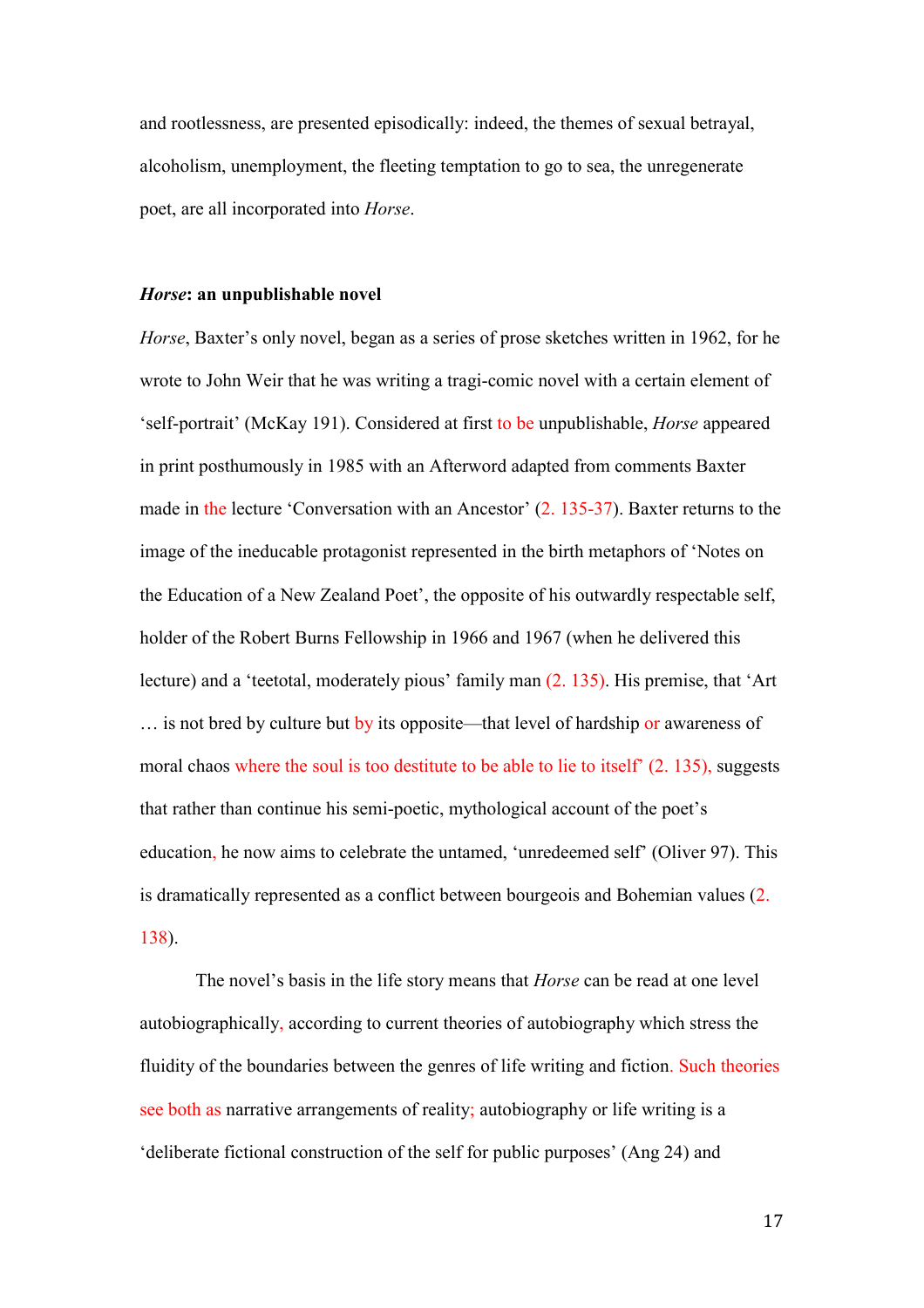'inevitably constructive and imaginative in nature, and as a form of textual "self– fashioning" ultimately resists a clear distinction from its fictional relatives ... leaving the generic borderlines blurred' (Schwalm 1).<sup>14</sup> Interpreting autobiography as closely aligned to fiction<sup>15</sup> dispenses with the need for truth claims based on facts, dates and chronology, and stresses the unreliability of memory, the links between emotions and subjectivity, so that certain events assume more importance than others, often of a symbolic nature. Such broader interpretations of the genre thus make it possible to attribute some autobiographical status to Baxter's fictions of himself in *Horse.*

Resemblances between episodes in *Horse* and the sketches in sections 3-5 of 'Notes on the Education of a New Zealand Poet' suggest that the novel may have been planned as a revision and extension of those sketches and an attempt to bind them together through developing the figure of the ineducable self into a full-blown fictional character, 'my collaborator, my schizophrenic twin, who has always provided me with poems' (2. 135). This divided figure is a 'natural man', that is, the everyman, fallen Adam (2. 138); his public name is Timothy Harold Glass, while his alias 'Horse' refers to the fact he is constantly 'ridden' by others (2. 135).<sup>16</sup> In Jungian terms Horse is the 'shadow', represented as an archetype, the 'unconscious side of the human psyche', and '"the lower part of the body and the animal drives that take their rise from there"' (McKay 191, citing Jung 29).

A fictionalised account of the year after Baxter left university in 1945, the novel deals with his sorrow at the loss of his first love, a medical student at Otago University, Jane Aylward (McKay 95-97), his rejection of his parents' ambitions for

<sup>&</sup>lt;sup>14</sup> For a fuller discussion that distinguishes between the two genres see Smith and Watson 9-12.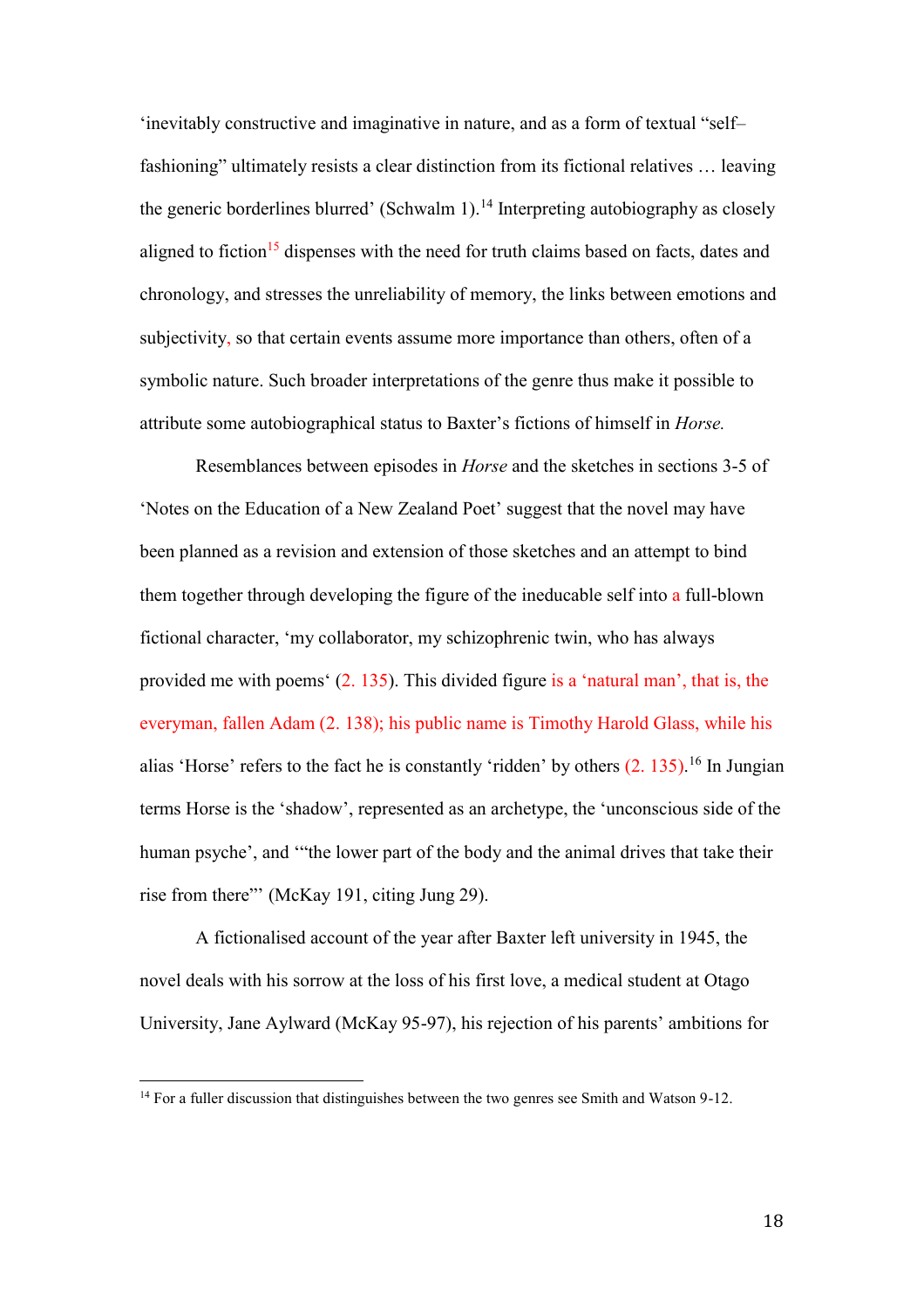him in leaving university, his departure from the family home and work in an iron foundry, his bohemian life style of drinking binges and gambling bouts with friends and workmates. This corresponds to one of the most turbulent periods of his life: about the time his first book of poems, *Beyond the Palisade,* was published in 1945. The novel is influenced in style and composition by Dylan Thomas's ribald *Adventures in the Skin Trade* (written 1938, published 1955), a flamboyant, semiautobiographical story about a young man's leaving home for the city, alcoholic excess and unexpected sexual adventures.<sup>17</sup> As in Thomas's novel, continuity of action, reminiscent of the picaresque novel, is provided by the deeds and thoughts of the protagonist as he plunges further into social outrage and inner chaos.

The novel's mix of narrative, dialogue and poetry gave Baxter scope for linguistic invention and play with the demotic idioms of the Kiwi vernacular, suggesting his continuing engagement with the sounds and inflections of the human voice, a concern that first emerged in the plays for radio and stage he wrote in the late 50s: *Jack Winter's Dream* (1958) and the *Wide Open Cage* (1959). He introduces narrative techniques, including self-reflection and mockery, doubling, and criticism of his protagonist through the voices of those he has offended, in telling of the profligate years before he gained acceptance as a poet and settled down to married life. The raw unfettered account of living rough can also be seen to anticipate the 'new realism' (McKay 191, 196) of the poems of *Pig Island Letters*, as appears in the conversational, epistolary style of address to his friend and recipient of the letters, the writer Maurice Shadbolt.

<sup>17</sup> Baxter reviewed *Adventures in the Skin Trade* for the *New Zealand Listener* in 1956, praising its 'strong wind of rebellious laughter' (1. 269).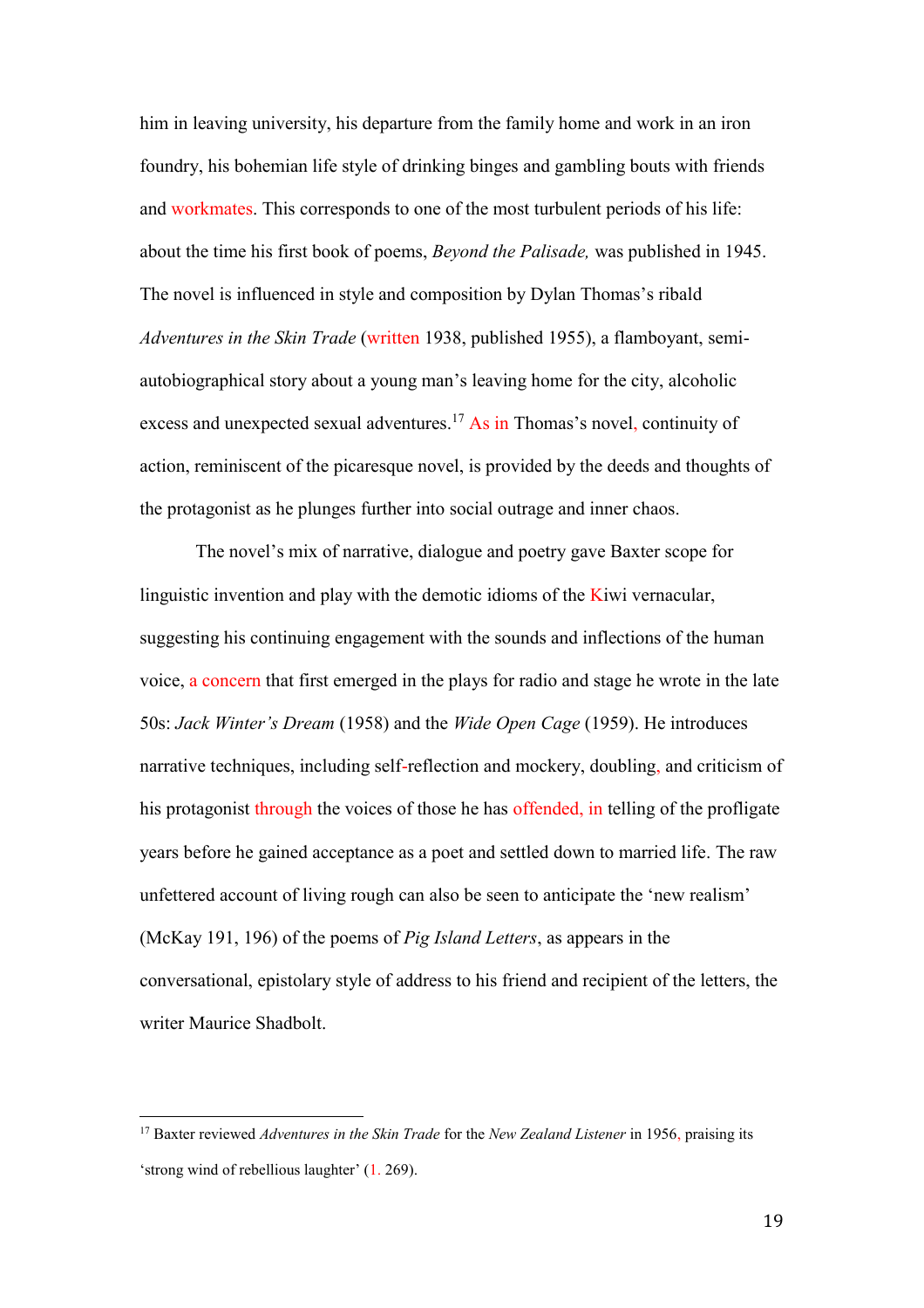Framing the crisis with which *Horse* opens is the representation of a split personality through the device of the double or doppelgänger, now linked to the disturbing forces of the imagination and the protagonist's precarious psychic balance (vulnerable to alcohol and distress over sexual betrayal).<sup>18</sup> The dualism of Timothy Glass is reflected in his semi-conscious state, waking with a hangover, then dreaming of losing Fern (his beloved) to a rival. The mention of his nickname 'Horse' marks the self-division and the novel's conceit: that the unruly Horse will run amok, allowing Baxter to imagine a chaotic but creative universe in which poets and poetry are idolised for their determination to *épater la bourgeoisie*. The story climaxes in the budding poet Horse's encounter with a caricatured older version of himself, the dead drunk poet Grummet, whose scandalous performance at a literary society gathering run by a couple mockingly called the Virtues, and success in apparently seducing Fern, blends dissolution with charm in a way that enchants Horse.<sup>19</sup>

The novel's entry into its fictional world hinges on the imagined death and burial of the protagonist. The narrator overcomes the psychological fear of defying family expectation by first staging the drama of his own death, witnessed as if outside himself. Upon seeing his public, respectable face reflected in the mirror as the meek, self-effacing Timothy Glass, Horse triggers the crisis, symbolised by a hail of bullets which fell Timothy, leading to his burial: 'Six feet underground a young man's bones

<sup>&</sup>lt;sup>18</sup> Baxter's alcoholism led him to associate with poets like Dylan Thomas, while his grandfather, John Baxter, also an alcoholic, was 'my looking glass twin'. His self-analysis while a member of the AA explains this inner division as Jamie 2, 'a pathological deadbeat', and Jamie 1 (without booze), 'no beauty but functionally sound' (McKay 145).

<sup>&</sup>lt;sup>19</sup> Grummet's 'purple and gnome-like' face  $(1.571)$  suggests this may be a caricature of Denis Glover; I owe this insight to Kevin Ireland.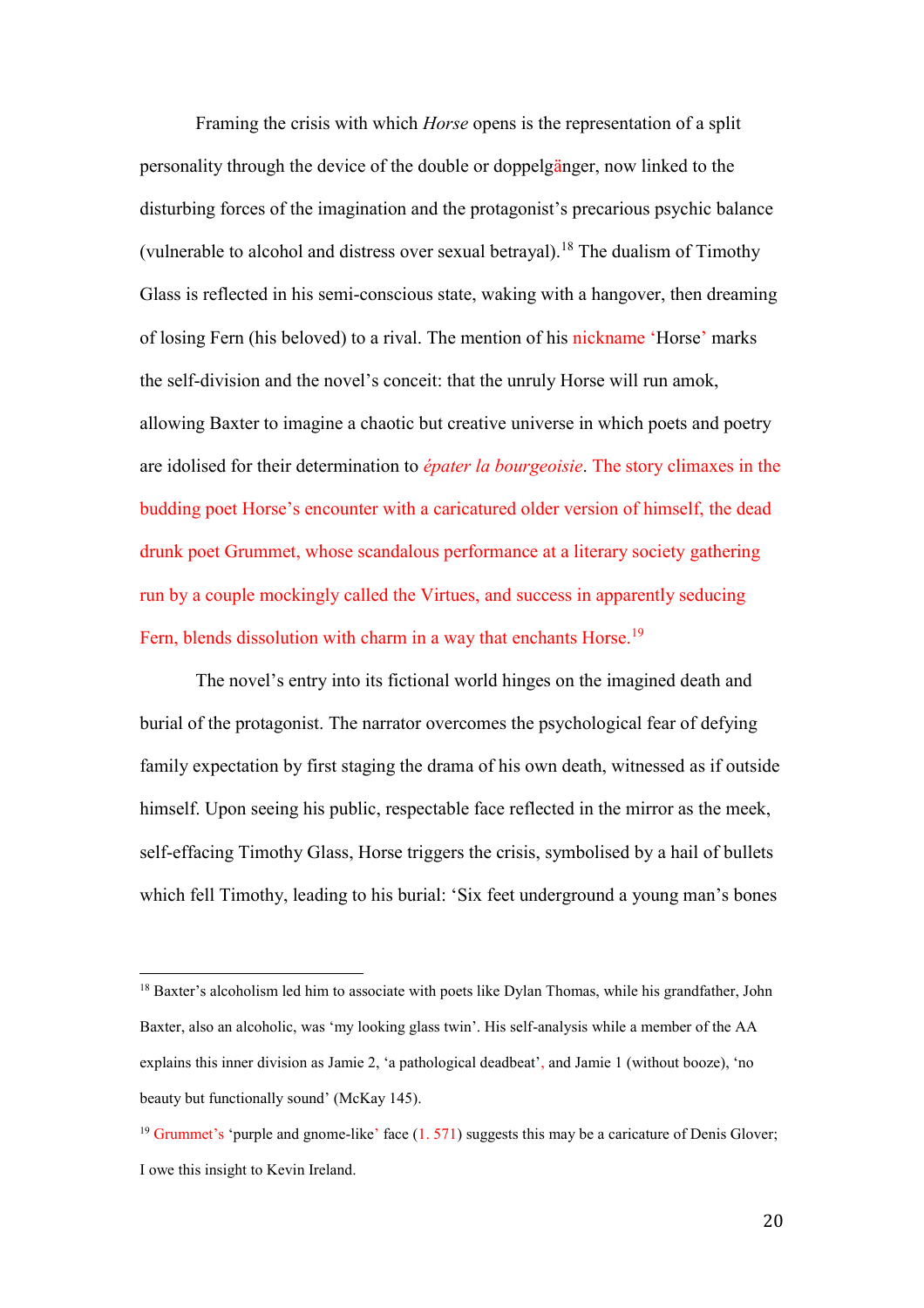lay quiet until the ending of the world' (*Horse*, 1. 532). As in 'Before Sunrise', metaphorical death allows for a singular reincarnation that releases the protagonist from conforming to the moral principles of his upbringing. 'Horse, the redhot stovesitter, … had hurled the grenade', that is, the decision to leave university, catalysing the dreaded quarrel with his mother, while Timothy Glass, 'the good son', puts his hands over his ears (1. 533); later, like a 'ghost in trousers', he had 'dissolved into thin air', leaving only Horse alive (1. 535).

The line of influence between *Horse* and 'Pig Island Letters' has been noted by Baxter's biographer, Frank McKay,  $^{20}$  and the self-image as internally conflicted poet was one that Baxter clung to during these middle years and developed through growing intimations of his own mortality. 'The poet as family man' of Letter 9, whose true self is the 'undercover convict', 'incorrigible, scarred / With what the bottle and the sex games taught' (*CPoems* 282), recalls Timothy Glass who lives in the cellblock in the basement of my mind … incorrigible, ineducable, unemployable' (1. 136). In the same way Baxter's confession to Shadbolt of a similar mid-life crisis, framed by considerations of his own death, burial and afterlife, now moves from his ritualistic death and burial in both *Horse* and 'Before Sunrise' into contemplation of death's presence in his everyday world, an essential component of the creative sphere. These reflections approach the topic of his mortality in personal and mythical ways. Not only is this perception evident in every poem in one form or another, but the collection is framed by two poems that together project deathas a process infiltrating life: Letter 1 relates death to the 'little death' of the sex act, and hints that it is a going into the dark, 'the gap itself' (276), while Letter 13 is a semi-comic dialogue on the

<sup>&</sup>lt;sup>20</sup> McKay 203 argues that Baxter needed to come close to the chaos of the unconscious in order to write with truth, referring to the image of the plank over the lion's den in *Pig Island Letters* 9.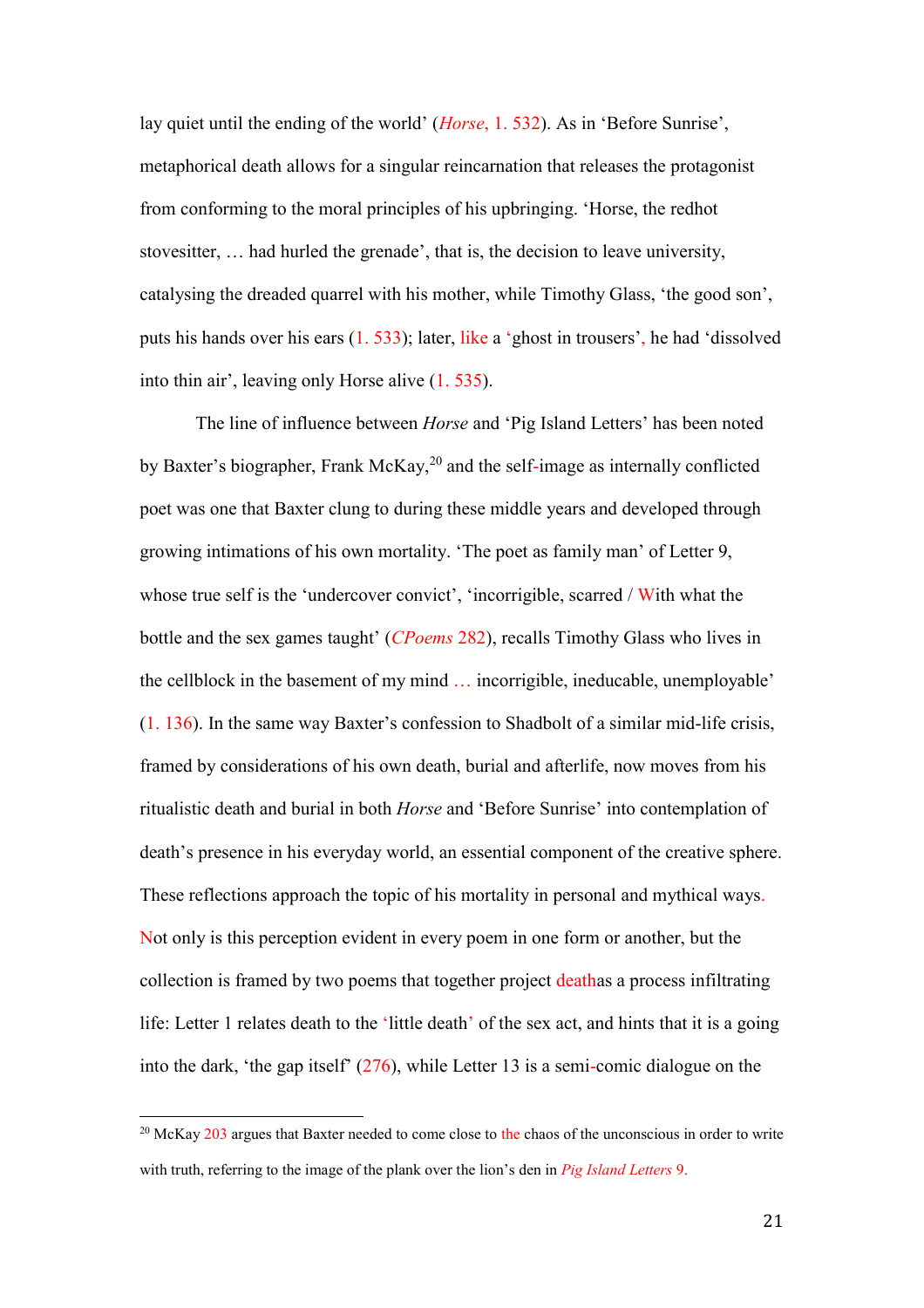afterlife between the poet and the 'Great Mother of God' (284). In between are pervasive hints of the imminence of death. Using these life/death tensions, as if a psychomachia, the collection proclaims the survival of the unregenerate Baxter of *Horse* and explores how to keep him alive (Oliver 97).

\*\*\*\*\*

Baxter seems to have abandoned all further attempts at telling his life story in a discrete prose narrative form after 'Notes on the Education of a New Zealand Poet' and *Horse*. This is not just because he continued to shape his changing outlook on life predominantly in poetry, but because he also saw through the illusion of narrative self-determination, that the psychological losses it commemorated could not be brought back to life. In Ricoeur's terms, he had taken on authorship of his narrative by centring himself in it, but not authorship of his life (Ricoeur 32). The 'Pig Island Letters' sequence carries further the implication of *Horse,* that the anarchic, creative self still needed to rebel against the social constrictions of New Zealand's secular Calvinism. Baxter's departure from writing in prose about these endeavours appears in the confession in section 6 of 'Notes on the Education of a New Zealand Poet' that he is unable to account for his life beyond the age of about 20: 'As I grow older I cease to know who or what I am' (2. 241). The perception of being engulfed by the unfathomable sadness of the world that frames this admission points to a romantic view of life, which is partly explicable in terms of the Fall. Just as likely, though, is that Baxter, in seeking how to conclude his disconnected recollections, borrowed Dylan Thomas's subversive mode in *Adventures of the Skin Trade*. Thomas's novel terminates abruptly, as *Horse* does, and its severance from the fictional world is anticipated by the narrator's comic determination not to be in control of his narrative,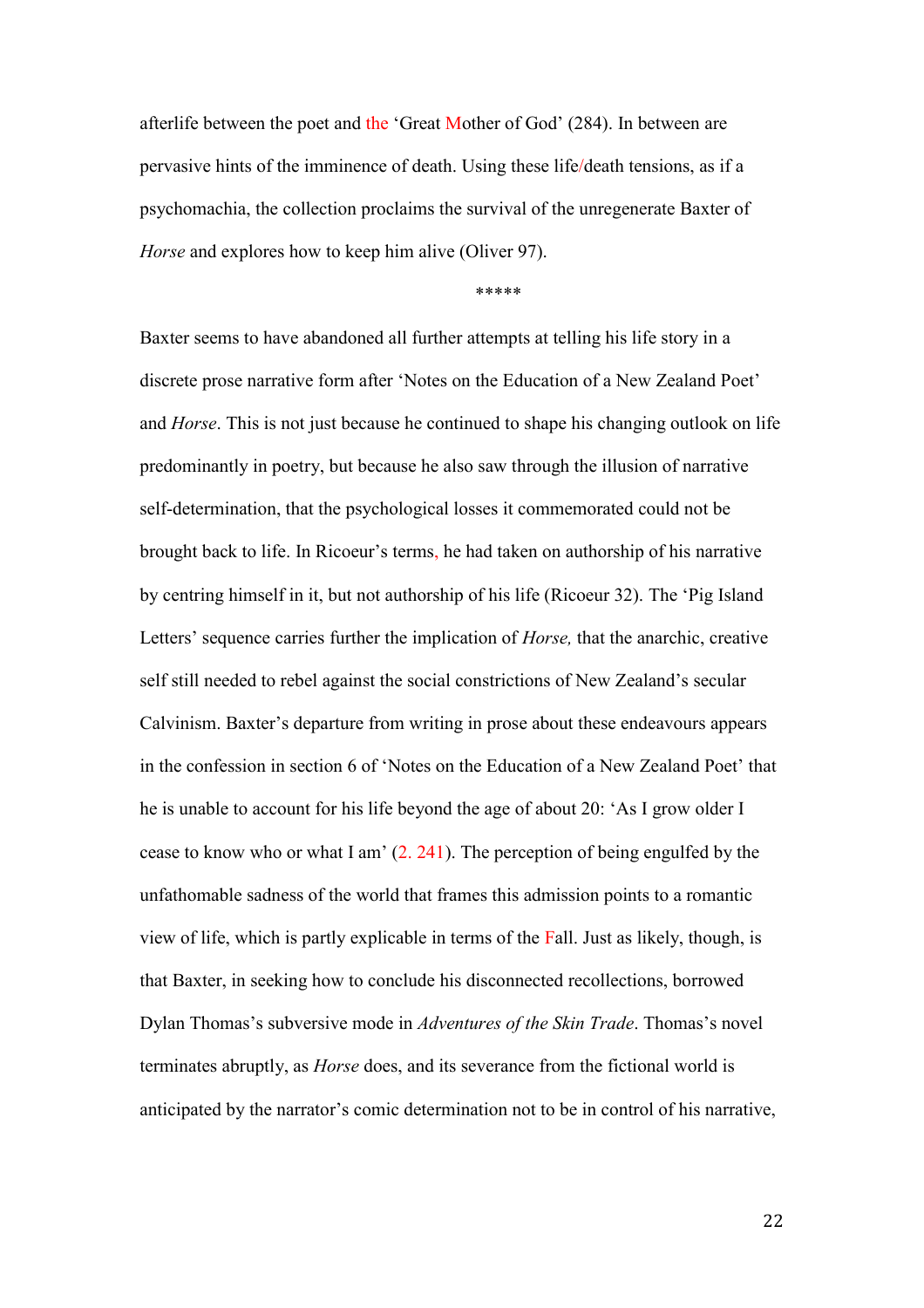evident in comments such as 'I don't want to make anything happen' (Thomas  $47$ ).<sup>21</sup> Just as Thomas undermines the conventions of the narrator as artist or author of their self-narrative (as in the Bildungsroman), Baxter points to the fruitlessness of the autobiographical endeavour when self-identity is unknown, so subverting the generic expectations of self-writing and the assumption that identity becomes more definitive with age. If his confession about not knowing who he is, is read alongside the abrupt termination of *Horse*, it points to a more radical break from that image of himself as unredeemed poet at odds with society than the text alone suggests. His lack of conclusion might be read as evidence of his psychic self 'signing off' from that social milieu.

## **Works Cited**

 $\overline{\phantom{a}}$ 

Allen, Jason, 'The Underworld as Mythical Decor of Modernity in Aimé Césaire's *And the Dogs Were Silent.' Journal of Postcolonial Writing* [forthcoming]. Ang, Ien. *On Not Speaking Chinese: Living Between Asia and the West*. London and New York: Routledge, 2001. Baxter, James K. *The Man on the Horse*. Dunedin, University of Otago Press, 1967.

———. *The Collected Poems*. Ed. J. E. Weir. Wellington: Oxford University Press, 1979.

<sup>&</sup>lt;sup>21</sup> Other such comments are 'I don't know what I expect to happen' (44); 'I'm not going to choose anything' (49).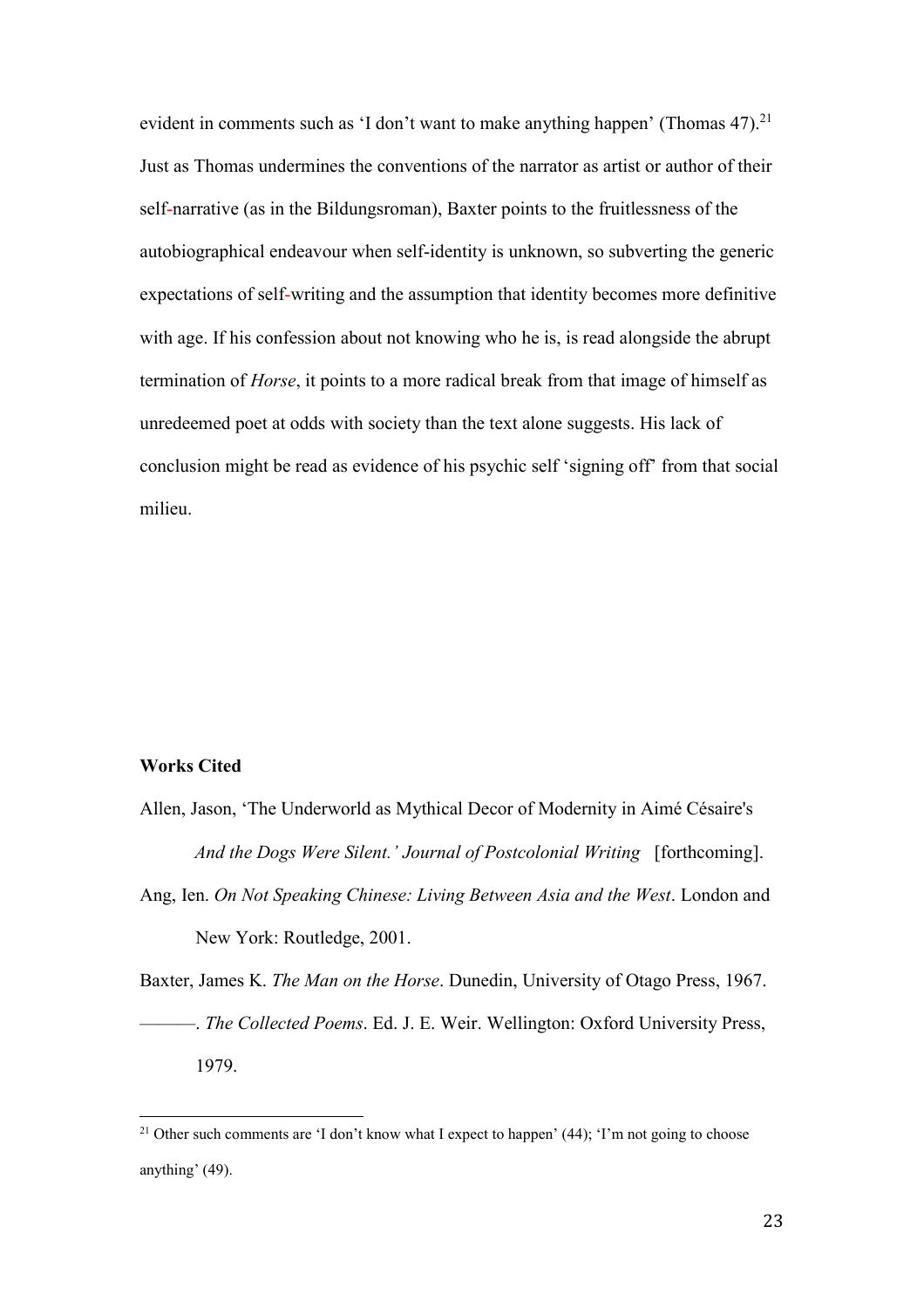- ———. *The Complete Prose*. Ed. and introduced by John Weir. 4 vols. Wellington: Victoria University Press, 2015.
- Derrida, Jacques. *Of Grammatology.* Trans. by Gayatri Chakravorti Spivak. Baltimore, MD: Johns Hopkins University Press, [1975] 1997.
- Folkenflik, Robert. 'The Self as Other.' In: *The Culture of Autobiography: Constructions of Self-Representation*. Ed. Robert Folkenflik. Stanford CA: Sanford University Press, 1993.
- Genette, Gerard. 'Boundaries of Narrative'. *New Literary History* 8.1 (Autumn 1976): 1-13.
- Howarth, William L. 'Some Principles of Autobiography.' In: *Autobiography: Essays Theoretical and Critical.* Ed. James Olney. Princeton N.J.: Princeton University Press, 1982.
- Jung, Carl. *Modern Man in Search of a Soul.* London: Kegan Paul, Trench, Trubner and Co. Ltd., 1934.
- McKay, Frank. *James K. Baxter.* Oxford: Oxford University Press, 1990.
- Newton, John. '"By Writing and Example": the Baxter Effect.' *Ka mate ka ora: A new zealand journal of poetry and poetics* 1 (2005). [http://www.nzepc.auckland.ac.nz/kmko/01/ka\\_mate01\\_newton.asp. Accessed](http://www.nzepc.auckland.ac.nz/kmko/01/ka_mate01_newton.asp.%20Accessed%2027.12.15)  [27.12.15.](http://www.nzepc.auckland.ac.nz/kmko/01/ka_mate01_newton.asp.%20Accessed%2027.12.15)
	- ———. *The Double Rainbow: James K. Baxter, Ngati Hau and the Jerusalem Commune*. Wellington: Victoria University Press, 2010.
- Olney, James, ed. *Autobiography: Essays Theoretical and Critical*. Princeton N.J.: Princeton University Press, 1982.
- ———. *Memory and Narrative; The Weave of Life Writing*. Chicago: Chicago University Press, 1998.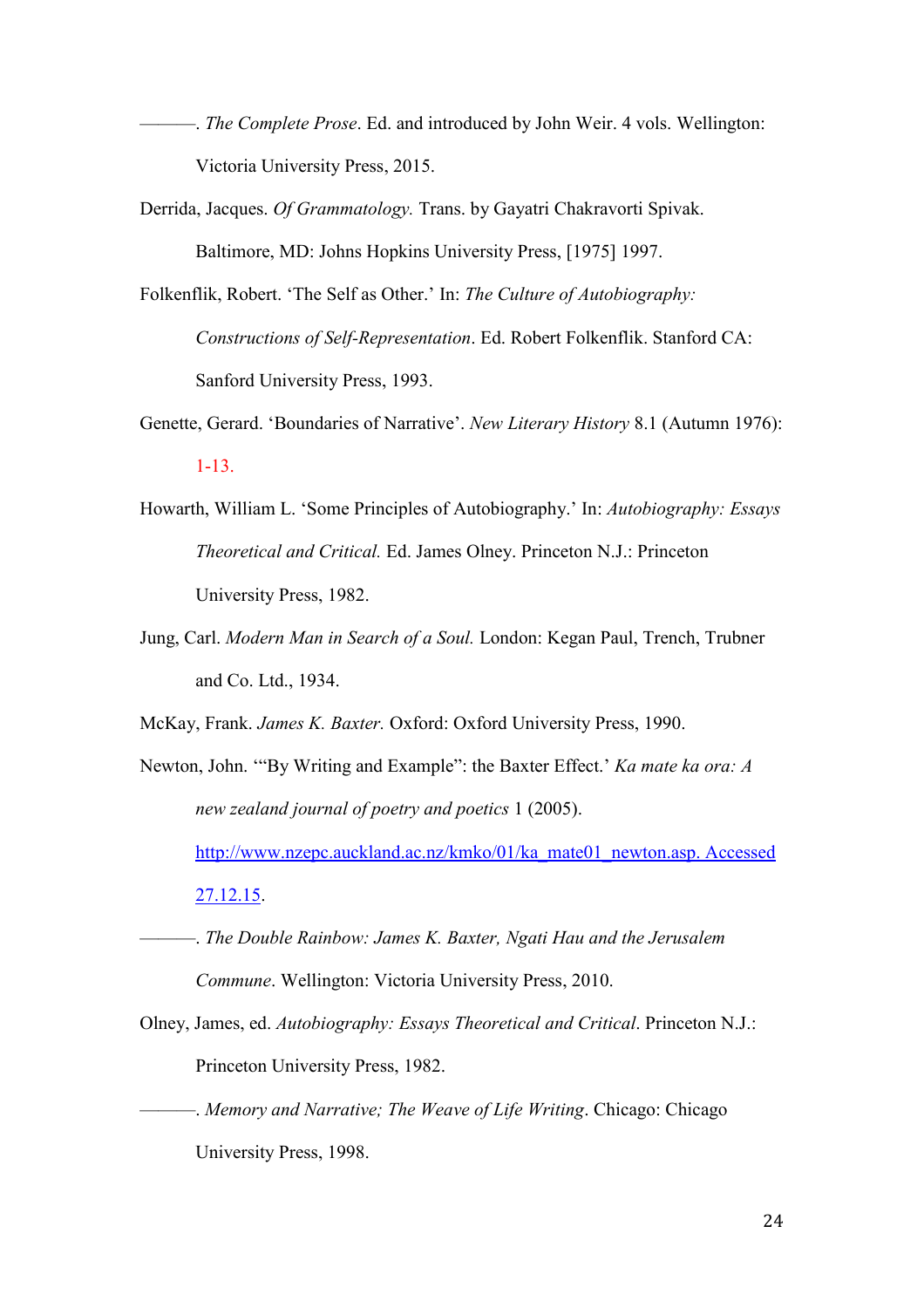- Oliver, W.H. *James K. Baxter. A Portrait*. Wellington: The Port Nicholson Press, 1983
- O'Sullivan, Vincent*. James K. Baxter*. Auckland: Oxford University Press, 1982 [1976].
- Ricoeur, Paul. 'Life in Quest of Narrative.' In: *On Paul Ricoeur: Narrative and Interpretation*. Ed. David Wood. London and New York: Routledge 1991. 20- 33.
- Rushdie, Salman, 'Outside the Whale.' In: Salman Rushdie, *Imaginary Homelands: Essays and Criticism 1981-1991*. London: Granta/Penguin, [1984] 1991. 83- 101.
- Schwalm, Helga. 'Autobiography'. 2014. In *the living handbook of narratology.* Ed. Peter Hühn, et al. Hamburg: Hamburg University Press. URL = [hup.sub.uni](http://hup.sub.uni-hamburg.de/lhn)[hamburg.de/lhn.](http://hup.sub.uni-hamburg.de/lhn) Accessed 3 Jan 2017.
- Slaughter, Joseph R. 'Life, Story, Violence: What Narrative Doesn't Say'. In: *The Social Work of Narrative: Human Rights and the Cultural Imaginary*. Ed. Gareth Griffiths and Philip Meade. Hanover: Ibidem-Verlag, 2017 [forthcoming].
- Smith, Sidonie and Julia Watson. *Reading Autobiography: A Guide for Interpreting Life Narratives.* 2001. 2nd ed. Minneapolis: University of Minnesota Press, 2010.
- Spender, Stephen. 'Confessions and Autobiography.' In: *Autobiography: Essays Theoretical and Critical*. Ed. James Olney. Princeton N.J.: Princeton University Press, 1982. 115-22.
- Thomas, Dylan, *Adventures in the Skin Trade*. London: Putnam, 1955.
- Weir, J.E., ed. *The Poetry of James K. Baxter.* Wellington: Oxford University Press, 1970.